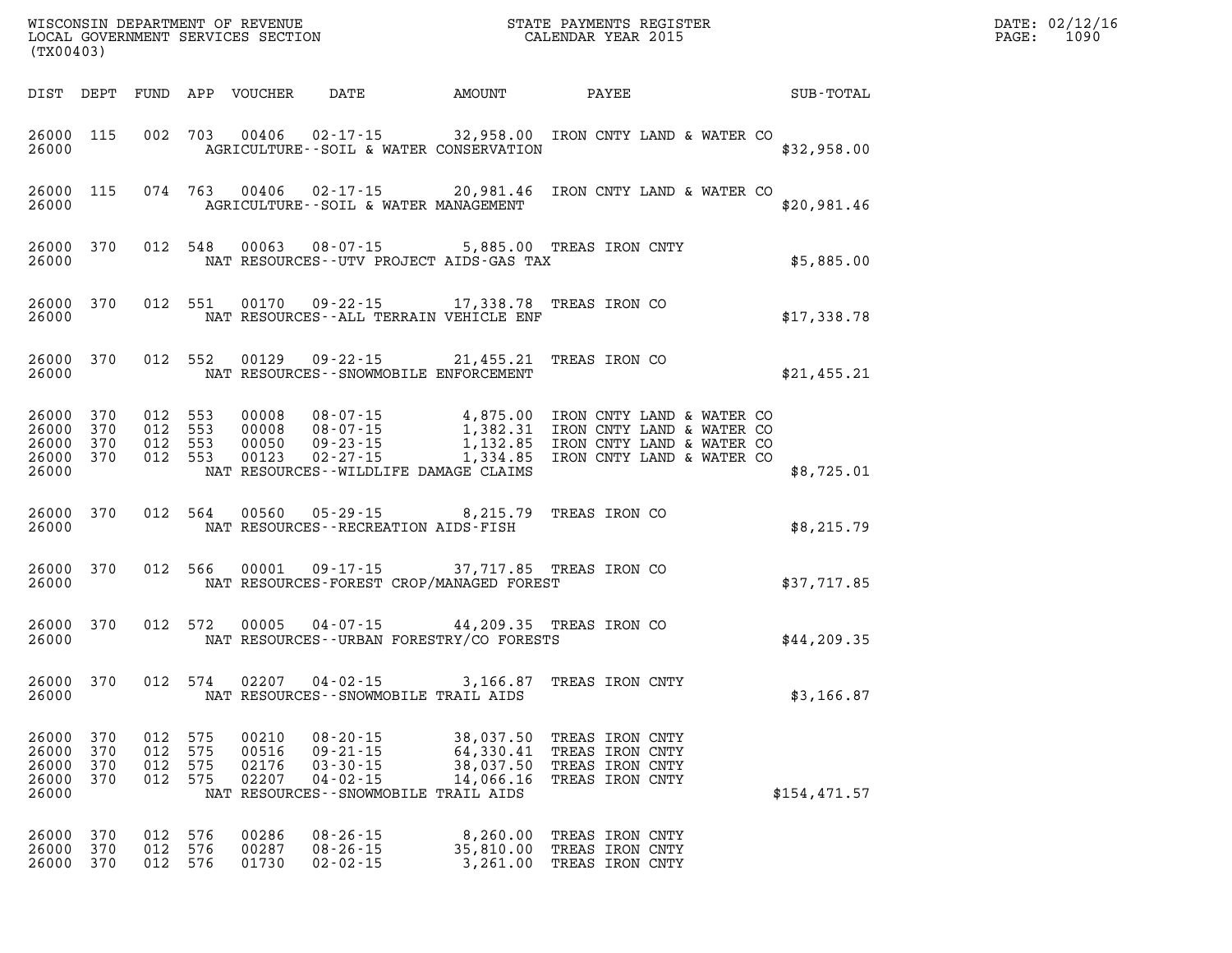| WISCONSIN DEPARTMENT OF REVENUE   | PAYMENTS REGISTER<br>3TATE | DATE: | 02/12/16 |
|-----------------------------------|----------------------------|-------|----------|
| LOCAL GOVERNMENT SERVICES SECTION | CALENDAR YEAR 2015         | PAGE  | 1091     |

| (TX00403)                                          |                                        |     |                                                                | LOCAL GOVERNMENT SERVICES SECTION                  |                                                    | CALENDAR YEAR 2015                                                                                                                                                                                                                                                                             |                                |                                                        | PAGE: | 1091 |
|----------------------------------------------------|----------------------------------------|-----|----------------------------------------------------------------|----------------------------------------------------|----------------------------------------------------|------------------------------------------------------------------------------------------------------------------------------------------------------------------------------------------------------------------------------------------------------------------------------------------------|--------------------------------|--------------------------------------------------------|-------|------|
|                                                    |                                        |     |                                                                |                                                    |                                                    |                                                                                                                                                                                                                                                                                                |                                | DIST DEPT FUND APP VOUCHER DATE AMOUNT PAYEE SUB-TOTAL |       |      |
| 26000 370<br>26000 370<br>26000                    |                                        |     |                                                                |                                                    |                                                    | 012 576 01731 02-02-15 4,577.25 TREAS IRON CNTY<br>012 576 02177 03-30-15 8,260.00 TREAS IRON CNTY<br>NAT RESOURCES--ALL-TERRAIN VEHICLE TRAIL                                                                                                                                                 |                                | \$60,168.25                                            |       |      |
| 26000<br>26000                                     | 370                                    |     |                                                                |                                                    |                                                    | 012 577 01600 01-21-15 10,410.00 TREAS IRON CNTY<br>NAT RESOURCES - - ALL - TERRAIN VEHICLE TRAIL                                                                                                                                                                                              |                                | \$10,410.00                                            |       |      |
| 26000<br>26000                                     | 370                                    |     |                                                                |                                                    |                                                    | 012 663 02009 03-16-15 8,443.39 TREAS IRON CNTY<br>NAT RESOURCES - - LAKES MANAGEMENT GRANTS                                                                                                                                                                                                   |                                | \$8,443.39                                             |       |      |
| 26000<br>26000                                     | 370                                    |     |                                                                |                                                    |                                                    | 012 678 02002 03-13-15 1,212.40 TREAS IRON CNTY<br>NAT RESOURCES--INVASIVE AQUATICE SPECIES                                                                                                                                                                                                    |                                | \$1,212.40                                             |       |      |
| 26000<br>26000                                     | 370                                    |     |                                                                |                                                    | NAT RESOURCES -- RU RECYCLING GRANT                | 074 670 42645 05-29-15 86,810.63 TREAS IRON CO                                                                                                                                                                                                                                                 |                                | \$86,810.63                                            |       |      |
| 26000<br>26000                                     | 370                                    |     |                                                                |                                                    |                                                    | 074 673 42645 05-29-15 1,543.15 TREAS IRON CO<br>NAT RESOURCES -- RU CONSOLIDATED GRANT                                                                                                                                                                                                        |                                | \$1,543.15                                             |       |      |
| 26000<br>26000 370<br>26000                        | 370                                    |     |                                                                |                                                    | NAT RESOURCES - - STEWARDSHIP 2000                 | 095 512 03022 06-24-15 29,407.50 TREAS IRON CNTY<br>095 512 03023 06-24-15 104,967.50 TREAS IRON CNTY                                                                                                                                                                                          |                                | \$134,375.00                                           |       |      |
| 26000 395<br>26000                                 |                                        |     |                                                                |                                                    | TRANSPORTATION--ELDERLY & DISABLED                 | 011 168 50026 06-09-15 68,117.00 COUNTY OF IRON                                                                                                                                                                                                                                                |                                | \$68,117.00                                            |       |      |
| 26000                                              | 26000 395                              |     |                                                                |                                                    |                                                    | 011 170 40449 02-24-15 14,931.02 TREAS IRON CO<br>TRANSPORTATION--COUNTY FOREST ROAD AIDS                                                                                                                                                                                                      |                                | \$14,931.02                                            |       |      |
| 26000<br>26000<br>26000<br>26000<br>26000<br>26000 | 395<br>395<br>395<br>395<br>395<br>395 |     | 011 185<br>011 185<br>011 185<br>011 185<br>011 185<br>011 185 | 47723<br>48570<br>52184<br>60437<br>60437<br>61104 | $09 - 21 - 15$<br>$09 - 28 - 15$                   | 05-15-15<br>05-26-15<br>05-26-15<br>07-01-15<br>09-21-15<br>09-21-15<br>09-21-15<br>09-21-15<br>09-21-15<br>09-21-15<br>09-21-15<br>09-21-15<br>09-21-15<br>09-21-15<br>09-21-15<br>09-21-15<br>09-21-15<br>09-21-15<br>09-21-15<br>09-21-15<br>09-21-15<br>09-21-15<br>09<br>995.00<br>598.30 | TREAS IRON CO<br>TREAS IRON CO |                                                        |       |      |
| 26000                                              |                                        |     |                                                                |                                                    |                                                    | TRANSPORTATION - - HIGHWAY SAFETY - FEDERAL                                                                                                                                                                                                                                                    |                                | \$4,327.24                                             |       |      |
| 26000<br>26000<br>26000<br>26000                   | 395<br>395<br>395                      | 011 | 011 190<br>190<br>011 190                                      | 36026<br>52026<br>64026                            | $01 - 05 - 15$<br>$07 - 06 - 15$<br>$10 - 05 - 15$ | 72,638.36 COUNTY OF IRON<br>145,276.72 COUNTY OF IRON<br>72,638.39 COUNTY OF IRON<br>TRANSPORTATION--GENERAL TRANSP AIDS-GTA                                                                                                                                                                   |                                | \$290,553.47                                           |       |      |
|                                                    |                                        |     |                                                                |                                                    |                                                    |                                                                                                                                                                                                                                                                                                |                                |                                                        |       |      |

**26000 395 011 278 59987 09-14-15 34,408.06 TREAS IRON CO**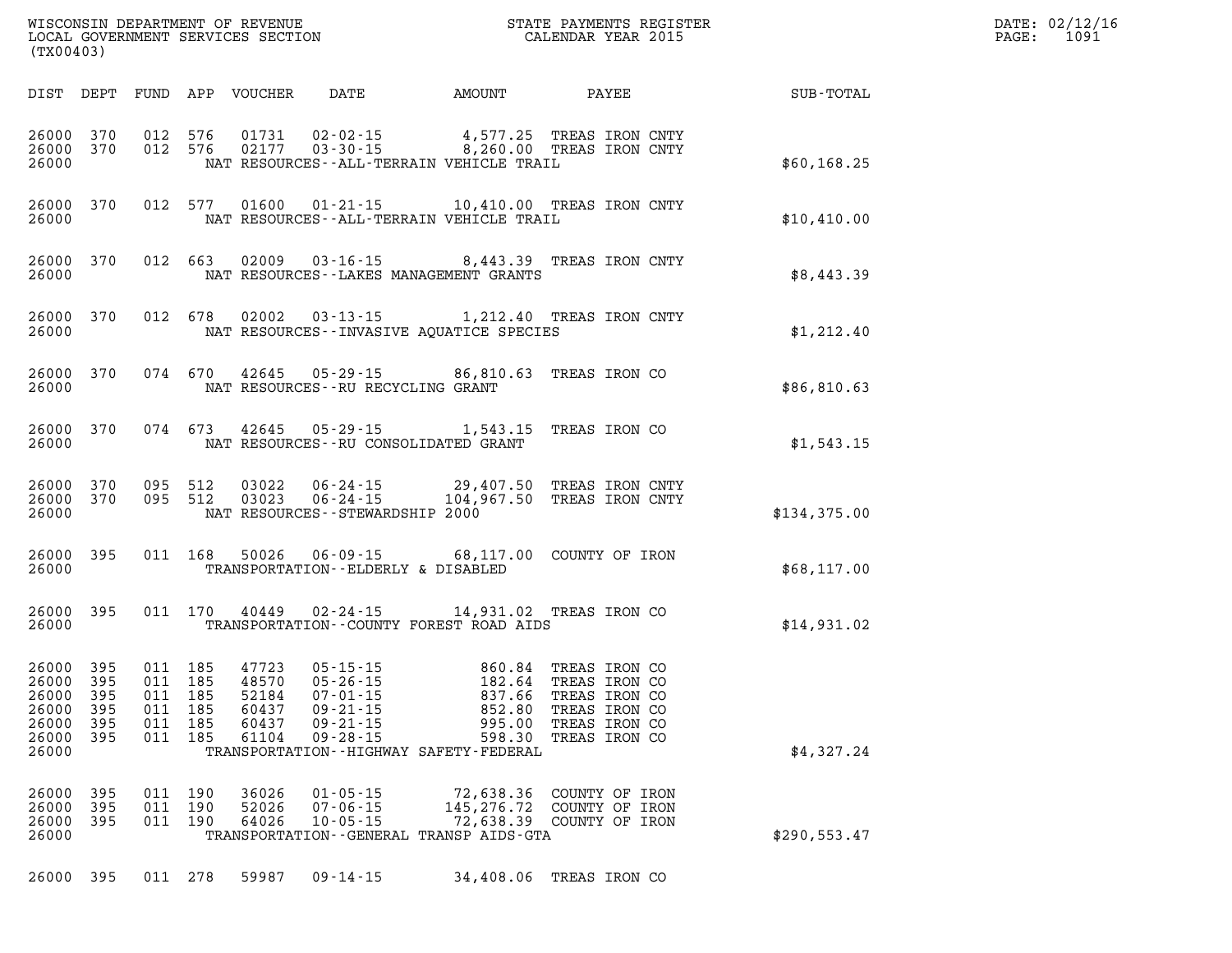| (TX00403)                                                                                                                                                                                 |                                                                                                                                          |                                                                                                                                          |                                                                                                                                          |                                                                                                                                                                                  | WISCONSIN DEPARTMENT OF REVENUE<br>LOCAL GOVERNMENT SERVICES SECTION<br>(TYA04403)              |                                                                                                                                                                                                                                                                                                                                                             | STATE PAYMENTS REGISTER<br>CALENDAR YEAR 2015                                                                                                                                                            |                                                                                                                                                                                                                                          |
|-------------------------------------------------------------------------------------------------------------------------------------------------------------------------------------------|------------------------------------------------------------------------------------------------------------------------------------------|------------------------------------------------------------------------------------------------------------------------------------------|------------------------------------------------------------------------------------------------------------------------------------------|----------------------------------------------------------------------------------------------------------------------------------------------------------------------------------|-------------------------------------------------------------------------------------------------|-------------------------------------------------------------------------------------------------------------------------------------------------------------------------------------------------------------------------------------------------------------------------------------------------------------------------------------------------------------|----------------------------------------------------------------------------------------------------------------------------------------------------------------------------------------------------------|------------------------------------------------------------------------------------------------------------------------------------------------------------------------------------------------------------------------------------------|
| DIST                                                                                                                                                                                      | DEPT                                                                                                                                     | FUND APP                                                                                                                                 |                                                                                                                                          | VOUCHER                                                                                                                                                                          | DATE                                                                                            | AMOUNT                                                                                                                                                                                                                                                                                                                                                      | PAYEE                                                                                                                                                                                                    | SUB-TOTAL                                                                                                                                                                                                                                |
| 26000<br>26000<br>26000                                                                                                                                                                   | 395<br>395                                                                                                                               | 011<br>011                                                                                                                               | 278<br>278                                                                                                                               |                                                                                                                                                                                  | 59987 09-14-15 40,647.51<br>68887 12-14-15 2,203.73<br>TRANSPORTATION - - LRIP/TRIP/MSIP GRANTS |                                                                                                                                                                                                                                                                                                                                                             | TREAS IRON CO<br>TREAS IRON CO                                                                                                                                                                           | \$77,259.30                                                                                                                                                                                                                              |
| 26000<br>26000<br>26000<br>26000<br>26000<br>26000<br>26000<br>26000<br>26000<br>26000<br>26000<br>26000<br>26000<br>26000                                                                | 435<br>435<br>435<br>435<br>435<br>435<br>435<br>435<br>435<br>435<br>435<br>435<br>435                                                  | 005<br>005<br>005<br>005<br>005<br>005<br>005<br>005<br>005<br>005<br>005<br>005<br>005                                                  | 000<br>000<br>000<br>000<br>000<br>000<br>000<br>000<br>000<br>000<br>000<br>000<br>000                                                  |                                                                                                                                                                                  | HEALTH SERVICES - - STATE/FED AIDS                                                              | 90511 01-01-15 16,411.00<br>90514 02-01-15 15,182.00<br>90515 03-01-15 13,678.00<br>90517 04-01-15 66,812.00<br>90518 05-01-15 14,250.00<br>90519 06-01-15 3,021.00<br>90521 06-29-15 1,215.00<br>90600 07-01-15 18,488.00<br>90601 08-01-15 1                                                                                                              | IRON CO<br>IRON CO<br>IRON CO<br>IRON CO<br>IRON CO<br>IRON CO<br>IRON CO<br>IRON CO<br>IRON CO<br>IRON CO<br>IRON CO<br>IRON CO<br>IRON CO                                                              | \$487,952.00                                                                                                                                                                                                                             |
| 26000<br>26000<br>26000<br>26000<br>26000<br>26000<br>26000<br>26000<br>26000<br>26000<br>26000<br>26000<br>26000<br>26000<br>26000<br>26000<br>26000<br>26000<br>26000<br>26000<br>26000 | 437<br>437<br>437<br>437<br>437<br>437<br>437<br>437<br>437<br>437<br>437<br>437<br>437<br>437<br>437<br>437<br>437<br>437<br>437<br>437 | 005<br>005<br>005<br>005<br>005<br>005<br>005<br>005<br>005<br>005<br>005<br>005<br>005<br>005<br>005<br>005<br>005<br>005<br>005<br>005 | 000<br>000<br>000<br>000<br>000<br>000<br>000<br>000<br>000<br>000<br>000<br>000<br>000<br>000<br>000<br>000<br>000<br>000<br>000<br>000 | 00000<br>00000<br>00000<br>00000<br>00000<br>00000<br>00000<br>00000<br>00000<br>00000<br>00000<br>00000<br>00000<br>00000<br>00000<br>00000<br>00000<br>00000<br>00000<br>00000 |                                                                                                 | $\begin{array}{cccc} 01\hbox{-}05\hbox{-}15 & 1,753.30 \\ 01\hbox{-}30\hbox{-}15 & 20,416.74 \\ 02\hbox{-}05\hbox{-}15 & 2,460.47 \\ 03\hbox{-}05\hbox{-}15 & 104.17 \\ 03\hbox{-}11\hbox{-}15 & 45,567.14 \\ 03\hbox{-}12\hbox{-}15 & 47.00 \\ 04\hbox{-}06\hbox{-}15 & 447.00 \\ 04\hbox{-}17\hbox{-}15 & 63,$<br>CHILDREN & FAMILIES--STATE/FEDERAL AIDS | IRON<br>IRON<br>IRON<br>IRON<br>IRON<br>IRON<br>IRON<br>IRON<br>IRON<br>IRON CHILD SUPPORT<br>IRON<br>IRON<br>IRON<br>IRON<br>IRON<br>IRON<br>IRON CHILD SUPPORT<br>IRON<br>IRON<br>IRON<br>IRON<br>IRON | $\star$<br>$\star$<br>$\star$<br>$\star$<br>$\star$<br>$\star$<br>$\star$<br>$\star$<br>$\star$<br>$\star$<br>$\star$<br>$\star$<br>$\star$<br>$\star$<br>$\star$<br>$\star$<br>$\star$<br>$\star$<br>$\star$<br>$\star$<br>\$577,451.17 |
| 26000 455<br>26000                                                                                                                                                                        |                                                                                                                                          |                                                                                                                                          |                                                                                                                                          |                                                                                                                                                                                  |                                                                                                 | JUSTICE--LAW ENFORCEMENT TRAINING REIMB                                                                                                                                                                                                                                                                                                                     | 002  202  05849  04-27-15  436.08  TREAS IRON CNTY                                                                                                                                                       | \$436.08                                                                                                                                                                                                                                 |
| 26000 455<br>26000                                                                                                                                                                        |                                                                                                                                          |                                                                                                                                          |                                                                                                                                          |                                                                                                                                                                                  | 002 221 14 07-21-15<br>JUSTICE -- LAW ENFORCEMENT SERVICES AID                                  |                                                                                                                                                                                                                                                                                                                                                             | 210.00 TREAS IRON CNTY                                                                                                                                                                                   | \$210.00                                                                                                                                                                                                                                 |
|                                                                                                                                                                                           |                                                                                                                                          |                                                                                                                                          |                                                                                                                                          |                                                                                                                                                                                  |                                                                                                 |                                                                                                                                                                                                                                                                                                                                                             | 26000 455 002 231 05849 04-27-15 1,609.84 TREAS IRON CNTY                                                                                                                                                |                                                                                                                                                                                                                                          |

**DATE: 02/12/16<br>PAGE: 1092**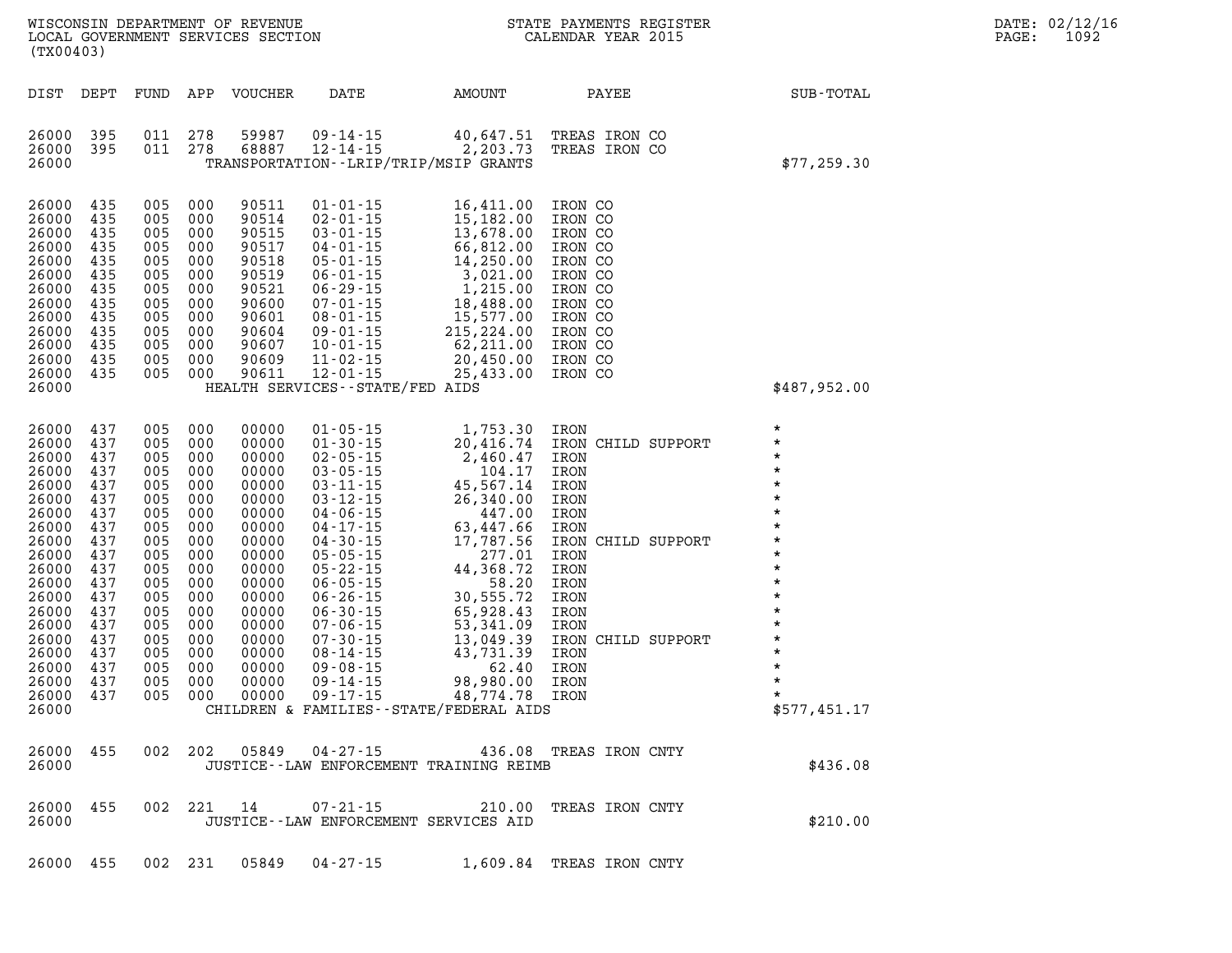| DATE: | 02/12/16 |
|-------|----------|
| PAGE: | 1093     |

| LOCAL GOVERNMENT SERVICE |  |
|--------------------------|--|
|                          |  |
| (TX00403)                |  |

| DIST                                                                                            | DEPT                                                               | FUND                                                               | APP                                                                | VOUCHER                                                                                | DATE                                                                                                                                                                         | <b>AMOUNT</b>                                                                                                                             |                                                                                                                                                                        | PAYEE | SUB-TOTAL   |
|-------------------------------------------------------------------------------------------------|--------------------------------------------------------------------|--------------------------------------------------------------------|--------------------------------------------------------------------|----------------------------------------------------------------------------------------|------------------------------------------------------------------------------------------------------------------------------------------------------------------------------|-------------------------------------------------------------------------------------------------------------------------------------------|------------------------------------------------------------------------------------------------------------------------------------------------------------------------|-------|-------------|
| 26000<br>26000<br>26000                                                                         | 455<br>455                                                         | 002<br>002                                                         | 231<br>231                                                         | 06621<br>20                                                                            | JUSTICE - - LAW ENFORCEMENT TRAINING                                                                                                                                         | 06-11-15 7,668.60<br>04-27-15 3,200.00                                                                                                    | TREAS IRON CNTY<br>TREAS IRON CNTY                                                                                                                                     |       | \$12,478.44 |
| 26000<br>26000<br>26000                                                                         | 455<br>455                                                         | 002<br>002                                                         | 532<br>532                                                         | 04<br>12                                                                               | $03 - 09 - 15$<br>$07 - 27 - 15$                                                                                                                                             | 20,834.21<br>15,960.81<br>JUSTICE--VICTIM/WITNESS ASSISTANCE SERV                                                                         | TREAS IRON CO<br>TREAS IRON CO                                                                                                                                         |       | \$36,795.02 |
| 26000<br>26000                                                                                  | 465                                                                | 002                                                                | 308                                                                | 00080                                                                                  | $08 - 12 - 15$                                                                                                                                                               | 7,344.91<br>MILITARY AFFAIRS-EMER MGMT-RESPONSE EOMT                                                                                      | TREAS IRON CO                                                                                                                                                          |       | \$7,344.91  |
| 26000<br>26000                                                                                  | 465                                                                | 002                                                                | 337                                                                | 01343                                                                                  | $06 - 24 - 15$                                                                                                                                                               | 1,926.00 TREAS IRON CO<br>MILITARY AFFAIRS-EMERGENCY MGMT PLANNING                                                                        |                                                                                                                                                                        |       | \$1,926.00  |
| 26000<br>26000<br>26000<br>26000                                                                | 465<br>465<br>465                                                  | 002<br>002<br>002                                                  | 342<br>342<br>342                                                  | 00023<br>00907<br>01414                                                                | $08 - 13 - 15$<br>$01 - 15 - 15$<br>$06 - 25 - 15$                                                                                                                           | 3,971.56<br>12,920.02<br>12,947.73<br>MILITARY AFFAIRS-EMERGENCY MGMT-FED FUND                                                            | TREAS IRON CO<br>TREAS IRON CO<br>TREAS IRON CO                                                                                                                        |       | \$29,839.31 |
| 26000<br>26000                                                                                  | 465                                                                | 072                                                                | 364                                                                | 00990                                                                                  | $01 - 20 - 15$                                                                                                                                                               | 1,922.00<br>MILITARY AFFAIRS-EMER MGMT-PLANNING AID                                                                                       | TREAS IRON CO                                                                                                                                                          |       | \$1,922.00  |
| 26000<br>26000                                                                                  | 485                                                                | 002                                                                | 127                                                                | 06029                                                                                  | $06 - 12 - 15$<br>VETERANS AFFAIRS GRANTS                                                                                                                                    | 850.00                                                                                                                                    | TREAS IRON CO                                                                                                                                                          |       | \$850.00    |
| 26000<br>26000                                                                                  | 485                                                                | 082                                                                | 267                                                                | 06029                                                                                  | $06 - 12 - 15$                                                                                                                                                               | 3,825.00<br>VETERANS AFFAIRS - - GRANTS TO COUNTIES                                                                                       | TREAS IRON CO                                                                                                                                                          |       | \$3,825.00  |
| 26000<br>26000                                                                                  | 485                                                                | 083                                                                | 370                                                                | 06029                                                                                  | $06 - 12 - 15$                                                                                                                                                               | 3,825.00<br>VETERANS AFFAIRS - - GRANTS TO COUNTIES                                                                                       | TREAS IRON CO                                                                                                                                                          |       | \$3,825.00  |
| 26000<br>26000<br>26000<br>26000<br>26000<br>26000<br>26000<br>26000<br>26000<br>26000<br>26000 | 505<br>505<br>505<br>505<br>505<br>505<br>505<br>505<br>505<br>505 | 002<br>002<br>002<br>002<br>002<br>002<br>002<br>002<br>002<br>002 | 155<br>155<br>155<br>155<br>155<br>155<br>155<br>155<br>155<br>155 | 60100<br>60135<br>60489<br>60489<br>60525<br>60525<br>60595<br>60707<br>60741<br>60820 | $09 - 09 - 15$<br>$09 - 23 - 15$<br>$02 - 10 - 15$<br>$02 - 10 - 15$<br>$02 - 24 - 15$<br>$02 - 24 - 15$<br>03 - 24 - 15<br>05 - 21 - 15<br>$05 - 21 - 15$<br>$06 - 23 - 15$ | 203.95<br>152.96<br>2,405.07<br>64.04<br>440.33<br>442.12<br>203.95<br>590.41<br>611.84<br>611.84<br>DOA-HOUSING ASSISTANCE-FEDERAL FUNDS | TREAS IRON CO<br>TREAS IRON CO<br>TREAS IRON CO<br>TREAS IRON CO<br>TREAS IRON CO<br>TREAS IRON CO<br>TREAS IRON CO<br>TREAS IRON CO<br>TREAS IRON CO<br>TREAS IRON CO |       | \$5,726.51  |
| 26000                                                                                           | 505                                                                | 035                                                                | 371                                                                | 60489                                                                                  | $02 - 10 - 15$                                                                                                                                                               | 990.67                                                                                                                                    | TREAS IRON CO                                                                                                                                                          |       |             |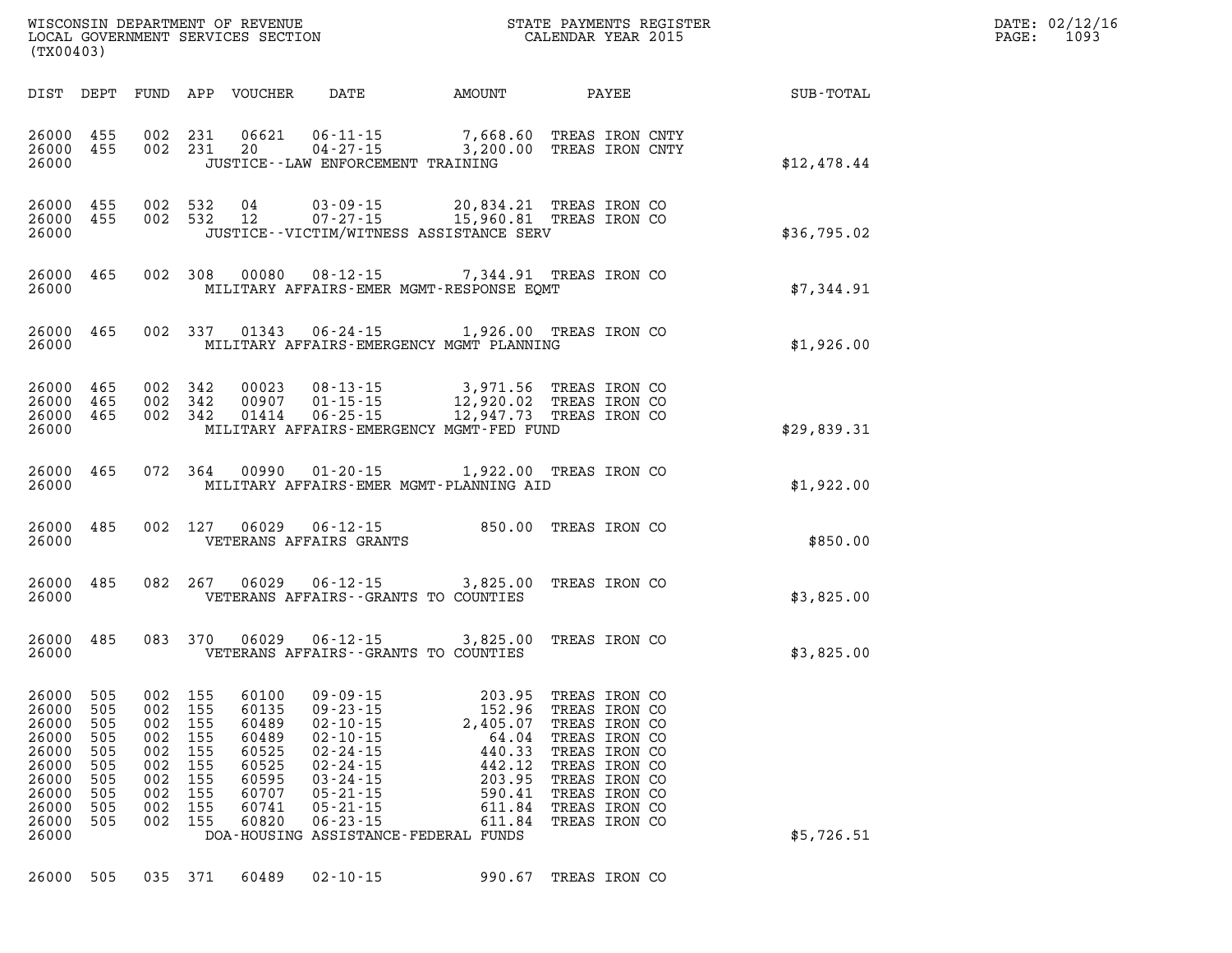| DIST                                                        | DEPT                                   | FUND                                   | APP                                    | <b>VOUCHER</b>                                     | DATE                                                                                                                                  | <b>AMOUNT</b>                                                        |                                                                                                    | PAYEE | SUB-TOTAL      |
|-------------------------------------------------------------|----------------------------------------|----------------------------------------|----------------------------------------|----------------------------------------------------|---------------------------------------------------------------------------------------------------------------------------------------|----------------------------------------------------------------------|----------------------------------------------------------------------------------------------------|-------|----------------|
| 26000<br>26000<br>26000<br>26000<br>26000<br>26000<br>26000 | 505<br>505<br>505<br>505<br>505<br>505 | 035<br>035<br>035<br>035<br>035<br>035 | 371<br>371<br>371<br>371<br>371<br>371 | 60489<br>60489<br>60525<br>60707<br>60741<br>60820 | $02 - 10 - 15$<br>$02 - 10 - 15$<br>$02 - 24 - 15$<br>$05 - 21 - 15$<br>$05 - 21 - 15$<br>$06 - 23 - 15$<br>DOA--PUBLIC BENEFITS FUND | 343.64<br>1,298.74<br>1,084.79<br>257.99<br>111.83<br>226.71         | TREAS IRON CO<br>TREAS IRON CO<br>TREAS IRON CO<br>TREAS IRON CO<br>TREAS IRON CO<br>TREAS IRON CO |       | \$4,314.37     |
| 26000<br>26000<br>26000                                     | 505<br>505                             | 089<br>089                             | 166<br>166                             | 04920<br>07562                                     | $01 - 21 - 15$<br>$04 - 22 - 15$<br>DOA--LAND INFORMATION FUND                                                                        | 1,000.00<br>86,656.00                                                | TREAS IRON CNTY<br>TREAS IRON CNTY                                                                 |       | \$87,656.00    |
| 26000<br>26000                                              | 835                                    | 002                                    | 105                                    | 43610                                              | 07-27-15<br>REVENUE--STATE SHARED REVENUES                                                                                            | 19,459.97                                                            | TREAS IRON CO                                                                                      |       | \$19,459.97    |
| 26000<br>26000                                              | 835                                    | 002                                    | 109                                    | 01026                                              | $07 - 27 - 15$<br>REVENUE - - EXEMPT COMPUTER AID                                                                                     | 508.00                                                               | TREAS IRON CO                                                                                      |       | \$508.00       |
| 26000<br>26000<br>26000                                     | 835<br>835                             | 002<br>002                             | 302<br>302                             | 10037<br>11037                                     | $07 - 27 - 15$<br>$07 - 27 - 15$                                                                                                      | 993,054.38<br>235,958.18<br>REVENUE-FIRST DOLLAR/SCHOOL LEVY CREDITS | TREAS IRON CO<br>TREAS IRON CO                                                                     |       | \$1,229,012.56 |
| 26000<br>26000                                              | 835                                    | 021                                    | 363                                    | 37176                                              | $03 - 23 - 15$<br>REVENUE - - LOTTERY CREDIT -                                                                                        | 144,028.74                                                           | TREAS IRON CO                                                                                      |       | \$144,028.74   |
| 26000                                                       |                                        |                                        |                                        |                                                    | DISTRICT TOTAL APPROPRIATIONS                                                                                                         |                                                                      |                                                                                                    |       | \$3,768,836.82 |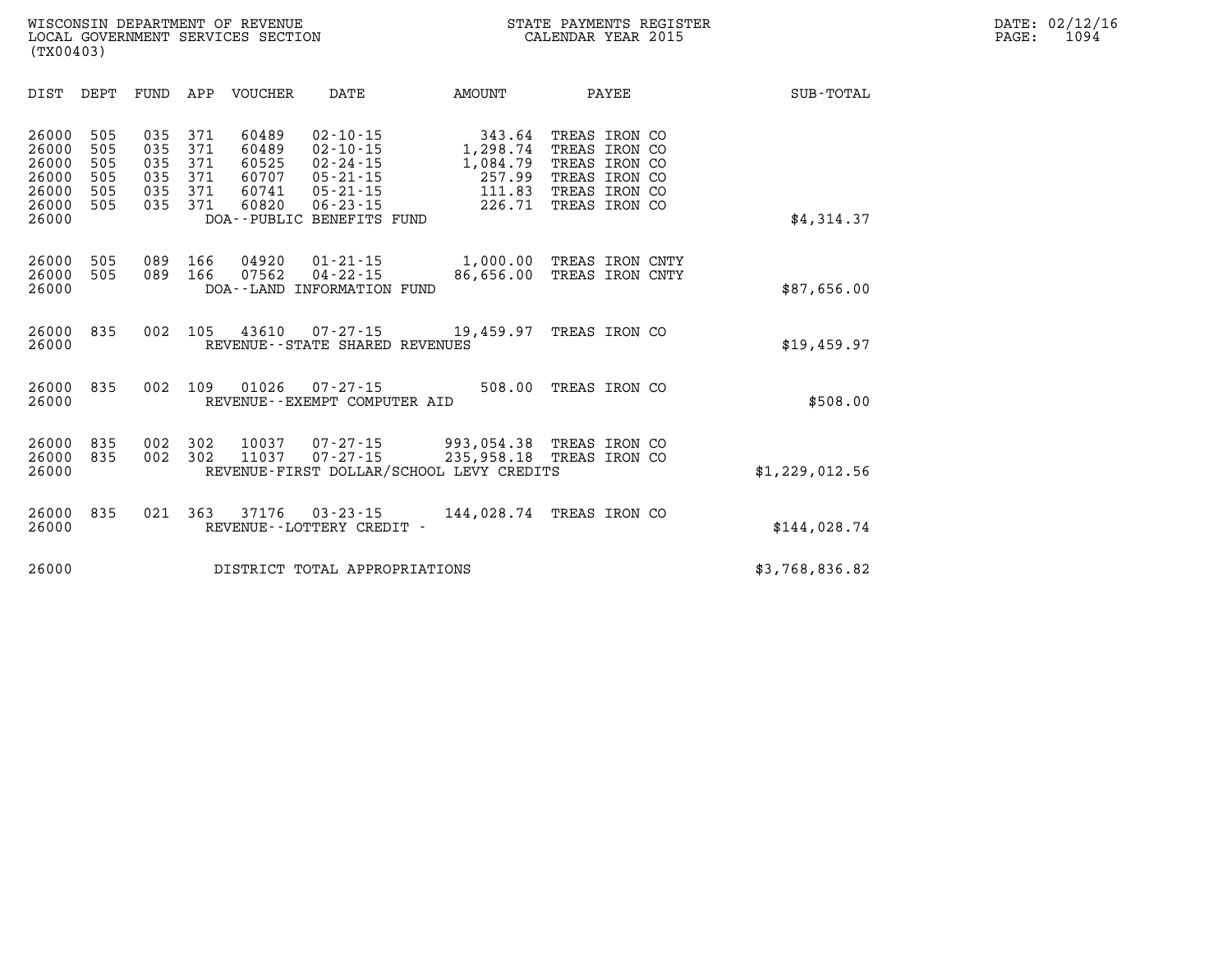| WISCONSIN DEPARTMENT OF REVENUE   | 3 ТА ТЕ. | PAYMENTS REGISTER  | DATE: | 02/12/16 |
|-----------------------------------|----------|--------------------|-------|----------|
| LOCAL GOVERNMENT SERVICES SECTION |          | CALENDAR YEAR 2015 | PAGE: | 109!     |

| (TX00403)                                 |                          |                          |                          |                                  |                                                                                                                 |                                                  |                                                                              |                  |
|-------------------------------------------|--------------------------|--------------------------|--------------------------|----------------------------------|-----------------------------------------------------------------------------------------------------------------|--------------------------------------------------|------------------------------------------------------------------------------|------------------|
| DIST                                      | DEPT                     | <b>FUND</b>              | APP                      | VOUCHER                          | <b>DATE</b>                                                                                                     | AMOUNT                                           | PAYEE                                                                        | <b>SUB-TOTAL</b> |
| 26002<br>26002                            | 165                      | 002                      | 225                      | 00674                            | $06 - 25 - 15$<br>SAFETY/PROF SERV--FIRE INSURANCE DUES                                                         | 544.23                                           | TREAS TN ANDERSON                                                            | \$544.23         |
| 26002<br>26002<br>26002                   | 370<br>370               | 000<br>000               | 001<br>001               | 01DNR<br>05DNR                   | 04-09-15<br>$09 - 28 - 15$<br>NAT RESOURCES-SEVERANCE/YIELD/WITHDRAWAL                                          | 1,088.85<br>5,773.37                             | TREAS TOWN ANDERSON<br>TREAS TOWN ANDERSON                                   | \$6,862.22       |
| 26002<br>26002                            | 370                      | 002                      | 503                      | 17519                            | $01 - 12 - 15$<br>NAT RESOURCES -- AIDS IN LIEU OF TAXES                                                        | 9,441.23                                         | TREAS TN ANDERSON<br>8616.50 TOWN SHARE                                      | \$9,441.23       |
| 26002<br>26002<br>26002                   | 370<br>370               | 012<br>012               | 571<br>571               | 38980                            | 38980 06-02-15<br>$06 - 02 - 15$<br>NAT RESOURCES - - FOREST CROP/MFL/CO FOREST                                 | 1,612.10<br>12,359.45                            | TREAS TN ANDERSON<br>TREAS TN ANDERSON                                       | \$13,971.55      |
| 26002<br>26002<br>26002<br>26002<br>26002 | 395<br>395<br>395<br>395 | 011<br>011<br>011<br>011 | 191<br>191<br>191<br>191 | 38677<br>46677<br>54677<br>66677 | $01 - 05 - 15$<br>$04 - 06 - 15$<br>$07 - 06 - 15$<br>$10 - 05 - 15$<br>TRANSPORTATION--GENERAL TRANSP AIDS-GTA | 21,260.31<br>21,260.31<br>21,260.31<br>21,260.31 | TOWN OF ANDERSON<br>TOWN OF ANDERSON<br>TOWN OF ANDERSON<br>TOWN OF ANDERSON | \$85,041.24      |
| 26002<br>26002                            | 395                      | 011                      | 278                      | 56031                            | $08 - 04 - 15$<br>TRANSPORTATION - - LRIP/TRIP/MSIP GRANTS                                                      | 18,782.50                                        | TREAS TN ANDERSON                                                            | \$18,782.50      |
| 26002<br>26002                            | 835                      | 002                      | 105                      | 43598                            | $07 - 27 - 15$<br>REVENUE - - STATE SHARED REVENUES                                                             |                                                  | 1,755.35 TREAS TN ANDERSON                                                   | \$1,755.35       |
| 26002                                     |                          |                          |                          |                                  | DISTRICT TOTAL APPROPRIATIONS                                                                                   |                                                  |                                                                              | \$136,398.32     |

WISCONSIN DEPARTMENT OF REVENUE **STATE PAYMENTS REGISTER**<br>LOCAL GOVERNMENT SERVICES SECTION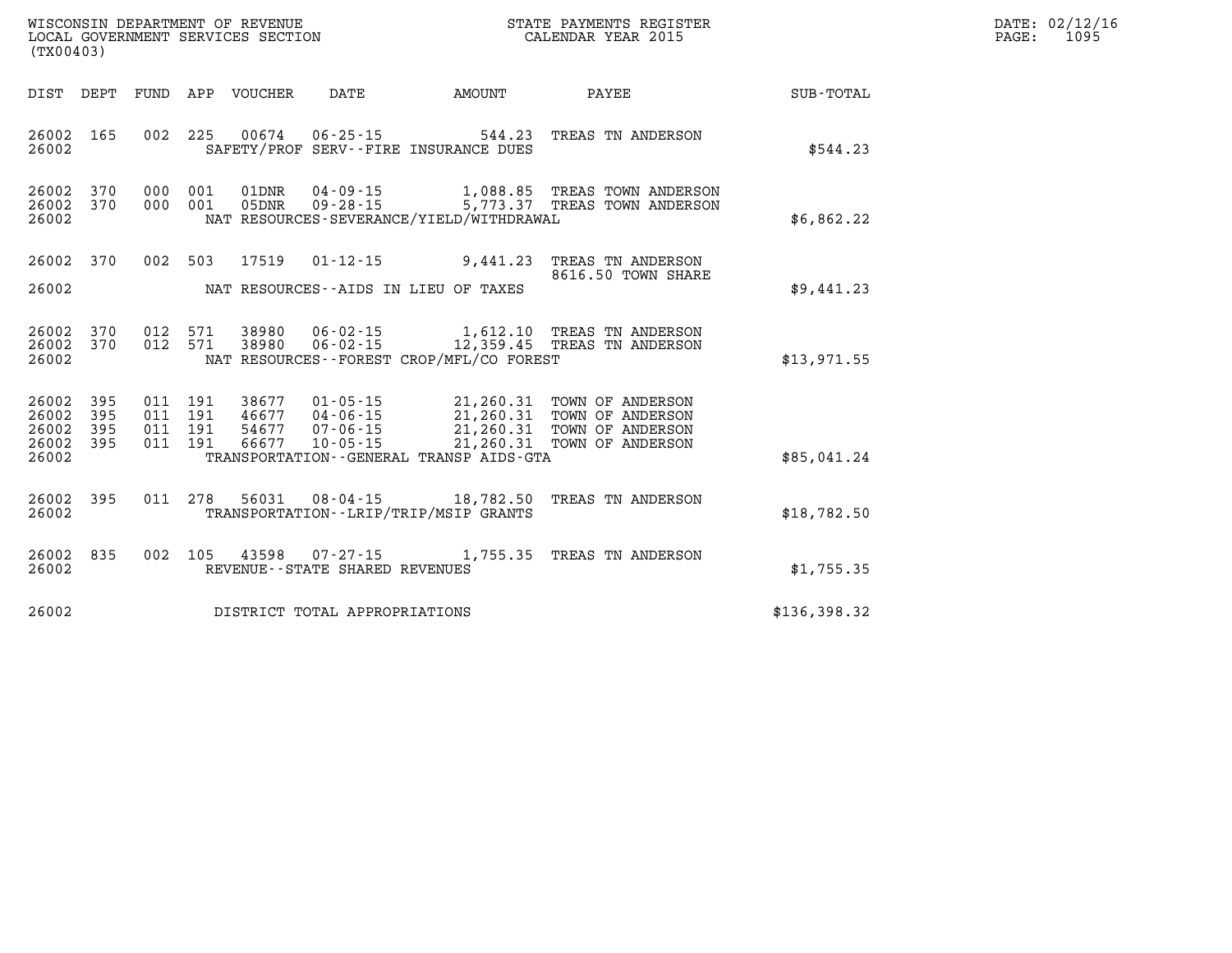| (TX00403)                                 |                          |                               |         | LOCAL GOVERNMENT SERVICES SECTION | WISCONSIN DEPARTMENT OF REVENUE   |                                                                                                                                                                                                                             | STATE PAYMENTS REGISTER<br>CALENDAR YEAR 2015                                             |              | DATE: 02/12/16<br>$\mathtt{PAGE}$ :<br>1096 |
|-------------------------------------------|--------------------------|-------------------------------|---------|-----------------------------------|-----------------------------------|-----------------------------------------------------------------------------------------------------------------------------------------------------------------------------------------------------------------------------|-------------------------------------------------------------------------------------------|--------------|---------------------------------------------|
|                                           |                          |                               |         | DIST DEPT FUND APP VOUCHER DATE   |                                   | AMOUNT                                                                                                                                                                                                                      | PAYEE                                                                                     | SUB-TOTAL    |                                             |
| 26004                                     |                          |                               |         |                                   |                                   | 26004 165 002 225 00675 06-25-15 488.80 TREAS TN CAREY<br>SAFETY/PROF SERV--FIRE INSURANCE DUES                                                                                                                             |                                                                                           | \$488.80     |                                             |
| 26004<br>26004                            | 26004 370 000 001<br>370 | 000 001                       |         |                                   |                                   | NAT RESOURCES-SEVERANCE/YIELD/WITHDRAWAL                                                                                                                                                                                    | 01DNR  04-09-15   6,933.04 TREAS TOWN CAREY<br>05DNR  09-28-15  2,410.31 TREAS TOWN CAREY | \$9,343.35   |                                             |
| 26004                                     | 26004 370                |                               |         |                                   |                                   | 26004 370 012 571 38981 06-02-15 1,037.61 TREAS TN CAREY<br>012 571 38981 06-02-15 4,788.63 TREAS TN CAREY<br>NAT RESOURCES -- FOREST CROP/MFL/CO FOREST                                                                    |                                                                                           | \$5,826.24   |                                             |
| 26004<br>26004<br>26004<br>26004<br>26004 | 395<br>395<br>395<br>395 | 011 191<br>011 191<br>011 191 | 011 191 |                                   |                                   | 38678  01-05-15  21,199.75  TOWN OF CAREY<br>46678  04-06-15  21,199.75  TOWN OF CAREY<br>54678  07-06-15  21,199.75  TOWN OF CAREY<br>66678  10-05-15  21,199.77  TOWN OF CAREY<br>TRANSPORTATION--GENERAL TRANSP AIDS-GTA |                                                                                           | \$84,799.02  |                                             |
| 26004                                     | 26004 395                |                               |         |                                   |                                   | 011  278  58438  08-27-15  12,715.00 TREAS TN CAREY<br>TRANSPORTATION - - LRIP/TRIP/MSIP GRANTS                                                                                                                             |                                                                                           | \$12,715.00  |                                             |
| 26004                                     | 26004 835                |                               |         |                                   | REVENUE - - STATE SHARED REVENUES | 002 105 43599 07-27-15 2,296.15 TREAS TN CAREY                                                                                                                                                                              |                                                                                           | \$2,296.15   |                                             |
| 26004                                     |                          |                               |         |                                   | DISTRICT TOTAL APPROPRIATIONS     |                                                                                                                                                                                                                             |                                                                                           | \$115,468.56 |                                             |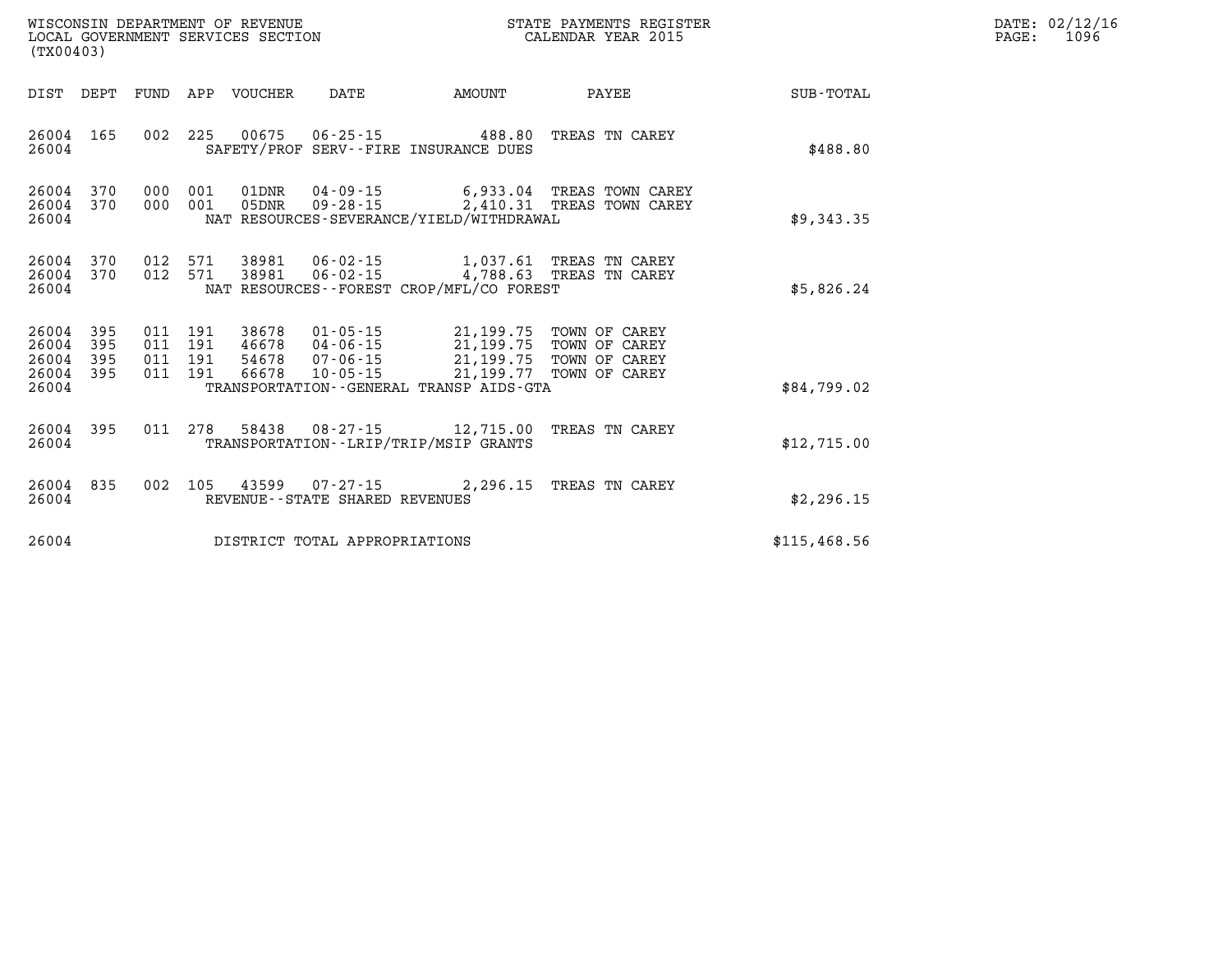| (TX00403)                                     |                        |                                          |       |                                |                                          | STATE PAYMENTS REGISTER                                                                                                                                                              |             | DATE: 02/12/16<br>PAGE:<br>1097 |
|-----------------------------------------------|------------------------|------------------------------------------|-------|--------------------------------|------------------------------------------|--------------------------------------------------------------------------------------------------------------------------------------------------------------------------------------|-------------|---------------------------------|
|                                               |                        |                                          |       |                                | DIST DEPT FUND APP VOUCHER DATE AMOUNT   | <b>PAYEE</b>                                                                                                                                                                         | SUB-TOTAL   |                                 |
| 26006 165<br>26006                            |                        |                                          |       |                                | SAFETY/PROF SERV--FIRE INSURANCE DUES    | 002 225 00676 06-25-15 351.02 TREAS TN GURNEY                                                                                                                                        | \$351.02    |                                 |
| 26006                                         | 26006 370<br>26006 370 | 000 001<br>000 001                       | 05DNR |                                | NAT RESOURCES-SEVERANCE/YIELD/WITHDRAWAL | 09-28-15 408.03 TREAS TOWN GURNEY                                                                                                                                                    | \$1,146.43  |                                 |
| 26006                                         | 26006 370<br>26006 370 | 012 571                                  |       |                                | NAT RESOURCES--FOREST CROP/MFL/CO FOREST | 012 571 38982 06-02-15 390.92 TREAS TN GURNEY<br>38982  06-02-15  4,265.80  TREAS TN GURNEY                                                                                          | \$4,656.72  |                                 |
| 26006<br>26006<br>26006<br>26006 395<br>26006 | 395<br>395<br>395      | 011 191<br>011 191<br>011 191<br>011 191 |       |                                | TRANSPORTATION--GENERAL TRANSP AIDS-GTA  | 38679  01-05-15  18,199.53  TOWN OF GURNEY<br>46679  04-06-15  18,199.53  TOWN OF GURNEY<br>54679  07-06-15  18,199.53  TOWN OF GURNEY<br>66679  10-05-15  18,199.53  TOWN OF GURNEY | \$72,798.12 |                                 |
| 26006 835<br>26006                            |                        |                                          |       | REVENUE--STATE SHARED REVENUES |                                          | 002 105 43600 07-27-15 3,836.72 TREAS TN GURNEY                                                                                                                                      | \$3,836.72  |                                 |
| 26006 835<br>26006                            |                        |                                          |       | REVENUE--EXEMPT COMPUTER AID   |                                          | 002 109 02635 07-27-15 11.00 TREAS TN GURNEY                                                                                                                                         | \$11.00     |                                 |
| 26006                                         |                        |                                          |       | DISTRICT TOTAL APPROPRIATIONS  |                                          |                                                                                                                                                                                      | \$82,800.01 |                                 |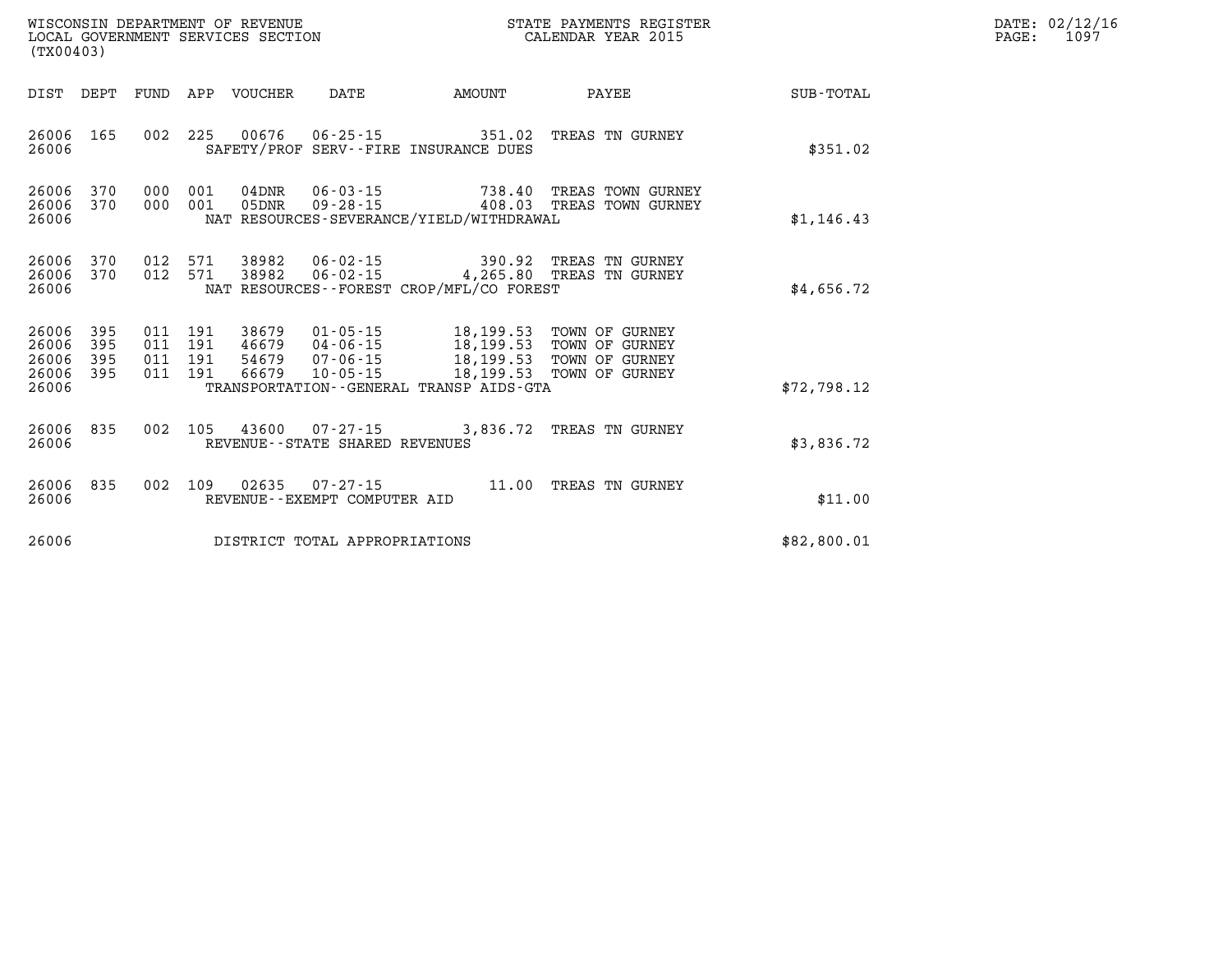| (TX00403)                                         |            |  |                                 |                                |                                             | ${\tt WISCOONSIM} \begin{tabular}{lcccc} {\tt WISCOONSIM} \end{tabular} \begin{tabular}{lcccc} {\tt NUCONSIN} \end{tabular} \begin{tabular}{lcccc} {\tt NUCAL} \end{tabular} \begin{tabular}{lcccc} {\tt NUCAL} \end{tabular} \begin{tabular}{lcccc} {\tt NUCAL} \end{tabular} \begin{tabular}{lcccc} {\tt NUCAL} \end{tabular} \end{tabular} \begin{tabular}{lcccc} {\tt NUCAL} \end{tabular} \begin{tabular}{lcccc} {\tt NUCAL} \end{tabular} \end{tabular} \begin{tabular}{lcccc} {\tt NUCAL} \end{tabular} \begin{tabular}{lcccc}$<br>STATE PAYMENTS REGISTER |              | DATE: 02/12/16<br>PAGE: 1098 |
|---------------------------------------------------|------------|--|---------------------------------|--------------------------------|---------------------------------------------|-------------------------------------------------------------------------------------------------------------------------------------------------------------------------------------------------------------------------------------------------------------------------------------------------------------------------------------------------------------------------------------------------------------------------------------------------------------------------------------------------------------------------------------------------------------------|--------------|------------------------------|
|                                                   |            |  | DIST DEPT FUND APP VOUCHER DATE |                                | AMOUNT                                      | PAYEE                                                                                                                                                                                                                                                                                                                                                                                                                                                                                                                                                             | SUB-TOTAL    |                              |
| 26008 165<br>26008                                |            |  |                                 |                                | SAFETY/PROF SERV--FIRE INSURANCE DUES       | 002 225 00677 06-25-15 1,262.29 TREAS TN KIMBALL                                                                                                                                                                                                                                                                                                                                                                                                                                                                                                                  | \$1,262.29   |                              |
| 26008 370<br>26008                                |            |  |                                 |                                | NAT RESOURCES-SEVERANCE/YIELD/WITHDRAWAL    | 000 001 01DNR 04-09-15 96.85 TREAS TOWN KIMBALL                                                                                                                                                                                                                                                                                                                                                                                                                                                                                                                   | \$96.85      |                              |
| 26008 370<br>26008 370<br>26008                   |            |  |                                 |                                | NAT RESOURCES - - FOREST CROP/MFL/CO FOREST | 012 571 38983 06-02-15 836.56 TREAS TN KIMBALL<br>012 571 38983 06-02-15 1,038.00 TREAS TN KIMBALL                                                                                                                                                                                                                                                                                                                                                                                                                                                                | \$1,874.56   |                              |
| 26008 395<br>26008<br>26008<br>26008 395<br>26008 | 395<br>395 |  |                                 |                                | TRANSPORTATION--GENERAL TRANSP AIDS-GTA     | $\begin{array}{cccc} 011 & 191 & 38680 & 01\cdot 05\cdot 15 & 24\,, 959\,.67 & \textrm{TOWN OF KIMBALL} \\ 011 & 191 & 46680 & 04\cdot 06\cdot 15 & 24\,, 959\,.67 & \textrm{TOWN OF KIMBALL} \\ 011 & 191 & 54680 & 07\cdot 06\cdot 15 & 24\,, 959\,.67 & \textrm{TOWN OF KIMBALL} \\ 011 & 191 & 66680 & 10\cdot 05\cdot 15 & 24\,, 9$                                                                                                                                                                                                                          | \$99,838.68  |                              |
| 26008 835<br>26008                                |            |  |                                 | REVENUE--STATE SHARED REVENUES |                                             | 002 105 43601 07-27-15 10,694.22 TREAS TN KIMBALL                                                                                                                                                                                                                                                                                                                                                                                                                                                                                                                 | \$10,694.22  |                              |
| 26008<br>26008                                    | 835        |  |                                 | REVENUE--EXEMPT COMPUTER AID   |                                             | 002 109 02636 07-27-15 28.00 TREAS TN KIMBALL                                                                                                                                                                                                                                                                                                                                                                                                                                                                                                                     | \$28.00      |                              |
| 26008                                             |            |  |                                 | DISTRICT TOTAL APPROPRIATIONS  |                                             |                                                                                                                                                                                                                                                                                                                                                                                                                                                                                                                                                                   | \$113,794.60 |                              |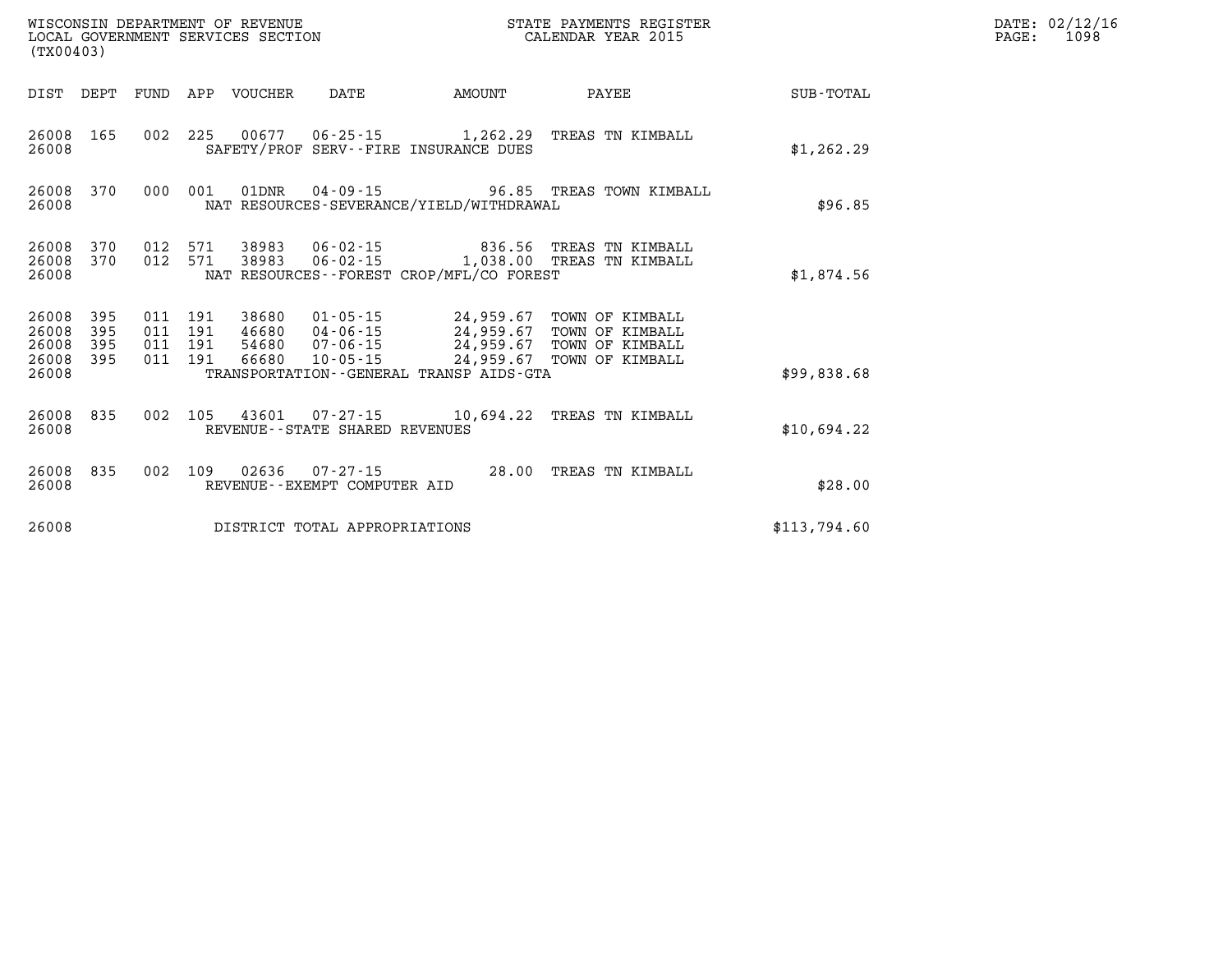|       | DATE: 02/12/16 |
|-------|----------------|
| PAGE: | 1099           |

| (TX00403)                                 |                          |                          |                          | WISCONSIN DEPARTMENT OF REVENUE<br>LOCAL GOVERNMENT SERVICES SECTION |                                                                  |                                                                                             | STATE PAYMENTS REGISTER<br>CALENDAR YEAR 2015                        |              |
|-------------------------------------------|--------------------------|--------------------------|--------------------------|----------------------------------------------------------------------|------------------------------------------------------------------|---------------------------------------------------------------------------------------------|----------------------------------------------------------------------|--------------|
| DIST                                      | DEPT                     | FUND                     | APP                      |                                                                      |                                                                  | VOUCHER DATE AMOUNT                                                                         | PAYEE                                                                | SUB-TOTAL    |
| 26010<br>26010                            | 165                      | 002                      | 225                      | 00678                                                                | $06 - 25 - 15$                                                   | 520.20<br>SAFETY/PROF SERV--FIRE INSURANCE DUES                                             | TREAS TN KNIGHT                                                      | \$520.20     |
| 26010<br>26010                            | 370                      | 000                      | 001                      | 05DNR                                                                | $09 - 28 - 15$                                                   | NAT RESOURCES-SEVERANCE/YIELD/WITHDRAWAL                                                    | 5.07 TREAS TOWN KNIGHT                                               | \$5.07       |
| 26010                                     | 370                      | 002                      | 503                      | 17520                                                                |                                                                  | $01 - 12 - 15$ 1, 245.90                                                                    | TREAS TN KNIGHT<br>159.57 TOWN SHARE                                 |              |
| 26010<br>26010                            | 370                      | 002                      | 503                      | 17520                                                                | $01 - 12 - 15$                                                   | 365.31<br>NAT RESOURCES -- AIDS IN LIEU OF TAXES                                            | TREAS TN KNIGHT                                                      | \$1,611.21   |
| 26010<br>26010<br>26010                   | 370<br>370               | 012<br>012               | 571<br>571               | 38984<br>38984                                                       | $06 - 02 - 15$<br>$06 - 02 - 15$                                 | 4,819.79<br>NAT RESOURCES - - FOREST CROP/MFL/CO FOREST                                     | TREAS TN KNIGHT<br>8,411.01 TREAS TN KNIGHT                          | \$13, 230.80 |
| 26010<br>26010                            | 370                      | 012                      | 579                      | 20290                                                                | $04 - 03 - 15$                                                   | 2.16<br>NAT RESOURCES -- AIDS IN LIEU OF TAXES                                              | TREAS TN KNIGHT                                                      | \$2.16       |
| 26010<br>26010<br>26010<br>26010<br>26010 | 395<br>395<br>395<br>395 | 011<br>011<br>011<br>011 | 191<br>191<br>191<br>191 | 38681<br>46681<br>54681<br>66681                                     | $01 - 05 - 15$<br>04 - 06 - 15<br>07 - 06 - 15<br>$10 - 05 - 15$ | 27,745.20<br>27,745.20<br>27,745.20<br>27,745.20<br>TRANSPORTATION--GENERAL TRANSP AIDS-GTA | TOWN OF KNIGHT<br>TOWN OF KNIGHT<br>TOWN OF KNIGHT<br>TOWN OF KNIGHT | \$110,980.80 |
| 26010<br>26010                            | 835                      | 002                      | 105                      | 43602                                                                | $07 - 27 - 15$<br>REVENUE - - STATE SHARED REVENUES              | 4,450.56                                                                                    | TREAS TN KNIGHT                                                      | \$4,450.56   |
| 26010<br>26010                            | 835                      | 002                      | 109                      | 02637                                                                | $07 - 27 - 15$<br>REVENUE--EXEMPT COMPUTER AID                   | 5.00                                                                                        | TREAS TN KNIGHT                                                      | \$5.00       |
| 26010                                     |                          |                          |                          |                                                                      | DISTRICT TOTAL APPROPRIATIONS                                    |                                                                                             |                                                                      | \$130,805.80 |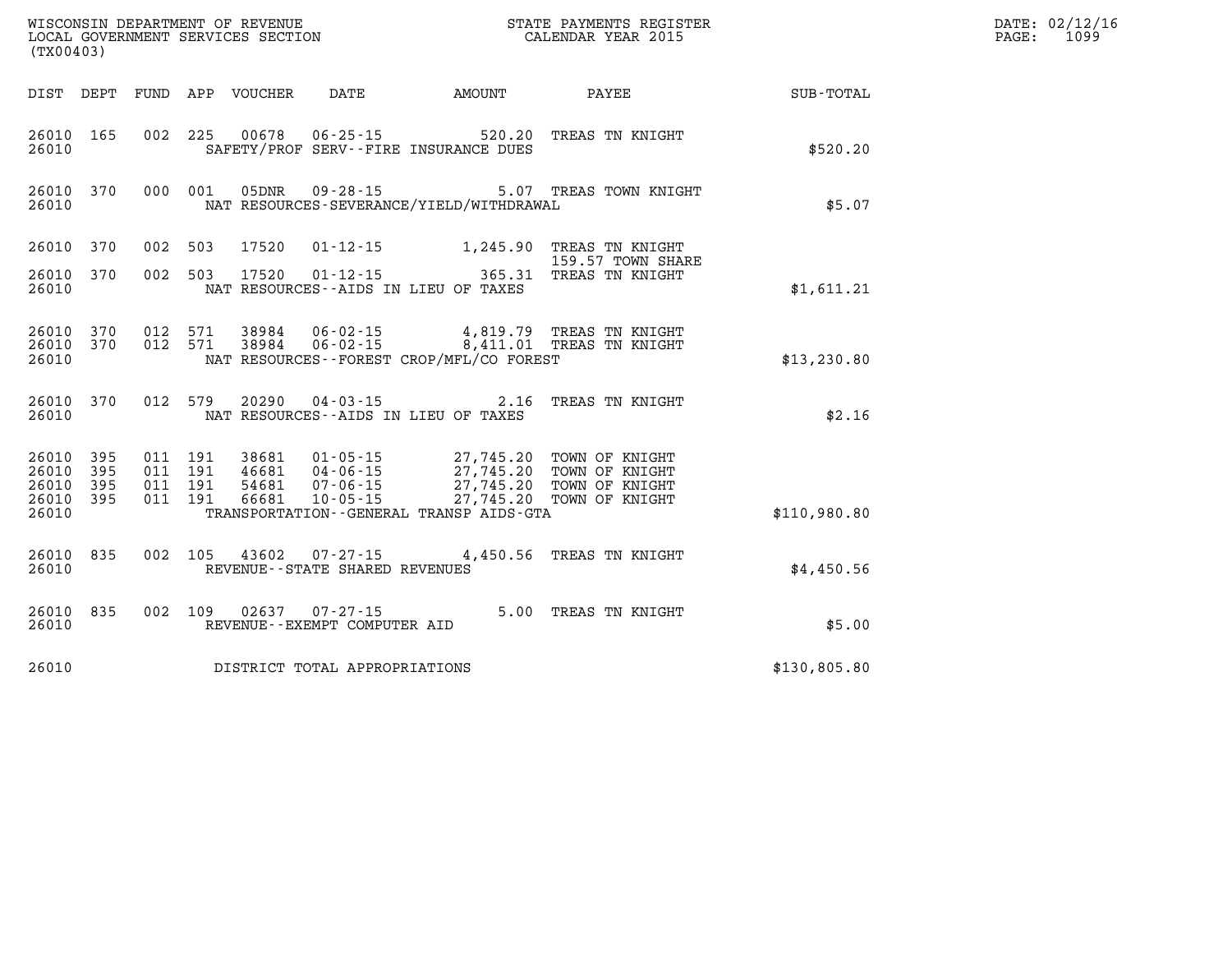|                                          | (TX00403)               |                                          |         |                                  |                                                        |                                             |                                                                                                     |              | DATE: 02/12/16<br>$\mathtt{PAGE:}$<br>1100 |
|------------------------------------------|-------------------------|------------------------------------------|---------|----------------------------------|--------------------------------------------------------|---------------------------------------------|-----------------------------------------------------------------------------------------------------|--------------|--------------------------------------------|
|                                          |                         |                                          |         | DIST DEPT FUND APP VOUCHER       | DATE                                                   | AMOUNT                                      | PAYEE                                                                                               | SUB-TOTAL    |                                            |
| 26012 165<br>26012                       |                         | 002 225                                  |         | 00679                            |                                                        | SAFETY/PROF SERV--FIRE INSURANCE DUES       | 06-25-15 10,531.90 TREAS TN MERCER                                                                  | \$10,531.90  |                                            |
| 26012                                    | 26012 370               |                                          | 000 001 | 05DNR                            |                                                        | NAT RESOURCES-SEVERANCE/YIELD/WITHDRAWAL    | 09-28-15 13,818.80 TREAS TOWN MERCER                                                                | \$13,818.80  |                                            |
| 26012 370<br>26012 370<br>26012          |                         | 002 503<br>002 503                       |         | 17521<br>18097                   | 01-12-15<br>$01 - 30 - 15$                             | NAT RESOURCES -- AIDS IN LIEU OF TAXES      | 240,869.86 TREAS TN MERCER<br>240,808.97 TREAS TN MERCER                                            | \$481,678.83 |                                            |
| 26012 370<br>26012 370<br>26012          |                         | 012 571<br>012 571                       |         |                                  |                                                        | NAT RESOURCES - - FOREST CROP/MFL/CO FOREST | 38985  06-02-15  2,635.69  TREAS TN MERCER<br>38985  06-02-15  9,866.24  TREAS TN MERCER            | \$12,501.93  |                                            |
| 26012 370<br>26012<br>26012 370<br>26012 | 370                     | 012 579<br>012 579<br>012 579            |         | 20291<br>20291<br>20291          | $04 - 03 - 15$                                         | NAT RESOURCES - AIDS IN LIEU OF TAXES       | 15,004.65 TREAS TN MERCER<br>04-03-15 6,457.75 TREAS TN MERCER<br>04-03-15 5,404.86 TREAS TN MERCER | \$26,867.26  |                                            |
| 26012 395<br>26012<br>26012<br>26012     | 395<br>395<br>26012 395 | 011 191<br>011 191<br>011 191<br>011 191 |         | 38682<br>46682<br>54682<br>66682 | $10 - 05 - 15$                                         | TRANSPORTATION--GENERAL TRANSP AIDS-GTA     | 01-05-15 85,266.94 TOWN OF MERCER<br>85,266.96 TOWN OF MERCER                                       | \$341,067.78 |                                            |
| 26012 835<br>26012                       |                         | 002 105                                  |         |                                  | REVENUE--STATE SHARED REVENUES                         |                                             | 5,464.79 TREAS TN MERCER                                                                            | \$5.464.79   |                                            |
| 26012 835<br>26012                       |                         |                                          | 002 109 |                                  | $02638$ $07 - 27 - 15$<br>REVENUE--EXEMPT COMPUTER AID |                                             | 197.00 TREAS TN MERCER                                                                              | \$197.00     |                                            |
| 26012 835<br>26012                       |                         |                                          |         | 002 501 00002                    |                                                        | DOA-PAYMENT FOR MUNICIPAL SERVICES AID      | 02-02-15 113.36 TREAS TN MERCER                                                                     | \$113.36     |                                            |
| 26012                                    |                         |                                          |         |                                  | DISTRICT TOTAL APPROPRIATIONS                          |                                             |                                                                                                     | \$892,241.65 |                                            |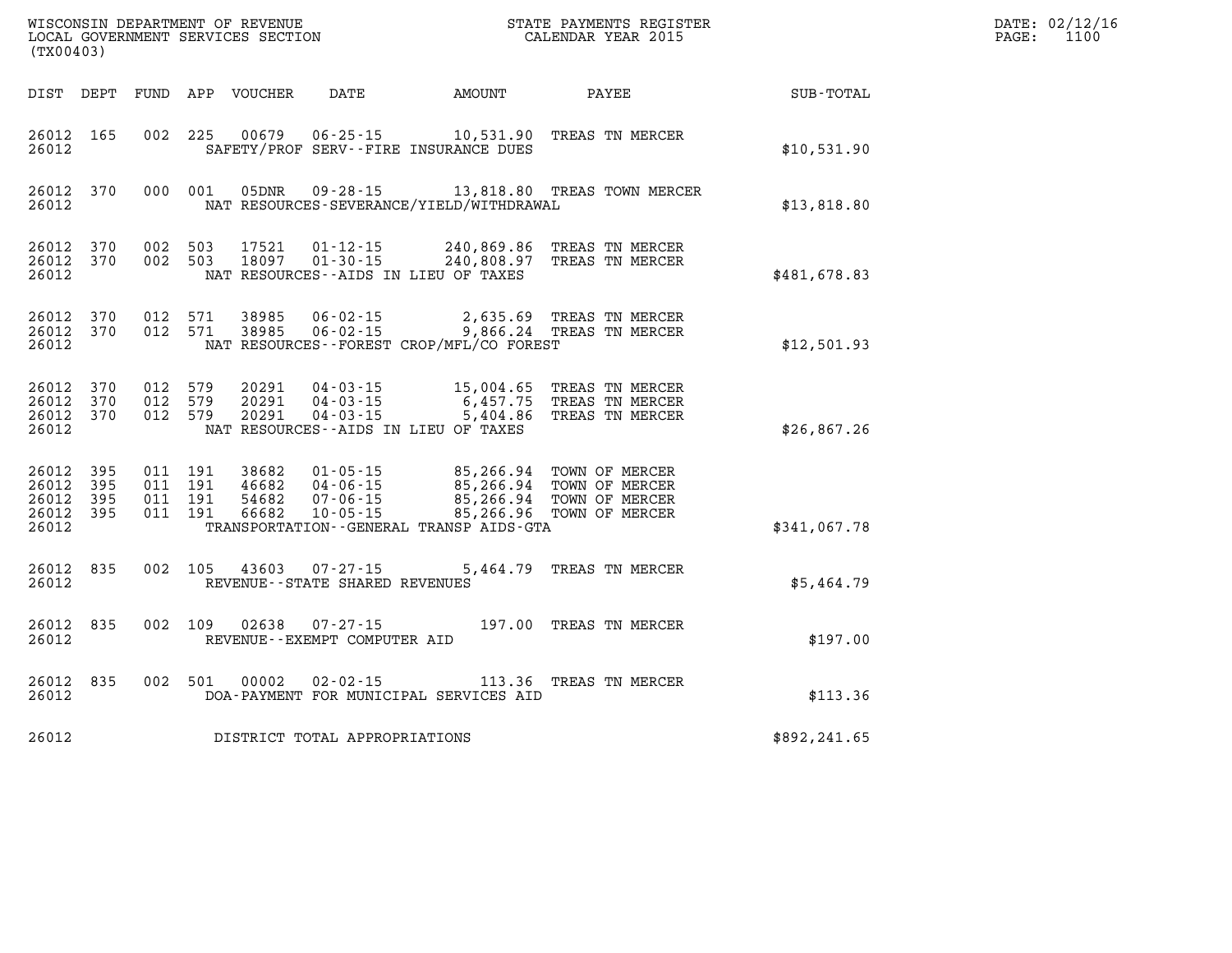| $\mathtt{DATE}$ : | 02/12/16 |
|-------------------|----------|
| PAGE:             | 1101     |

| (TX00403)                                                             |                          |                                                              |                                                                      |                                                                                                  |                                                          |                  |
|-----------------------------------------------------------------------|--------------------------|--------------------------------------------------------------|----------------------------------------------------------------------|--------------------------------------------------------------------------------------------------|----------------------------------------------------------|------------------|
| DIST<br>DEPT                                                          | FUND                     | APP VOUCHER                                                  | DATE                                                                 | AMOUNT                                                                                           | PAYEE                                                    | <b>SUB-TOTAL</b> |
| 165<br>26014<br>26014                                                 | 002                      | 225<br>00680                                                 | SAFETY/PROF SERV--FIRE INSURANCE DUES                                | $06 - 25 - 15$ 2,003.91                                                                          | TREAS TN OMA                                             | \$2,003.91       |
| 26014<br>370<br>26014<br>370<br>370<br>26014<br>26014                 | 000<br>000<br>000        | 001<br>01DNR<br>001<br>$04$ DNR<br>001<br>05DNR              | $04 - 09 - 15$<br>$06 - 03 - 15$<br>$09 - 28 - 15$                   | 57,413.96<br>3,843.20<br>35.66<br>NAT RESOURCES-SEVERANCE/YIELD/WITHDRAWAL                       | TREAS TOWN OMA<br>TREAS TOWN OMA<br>TREAS TOWN OMA       | \$61, 292.82     |
| 26014<br>370<br>26014<br>370                                          | 002<br>002               | 503<br>17522<br>503<br>17522                                 | $01 - 12 - 15$<br>$01 - 12 - 15$                                     | 796.68<br>19,990.54                                                                              | TREAS TN OMA<br>TREAS TN OMA<br>2979.63 TOWN SHARE       |                  |
| 26014                                                                 |                          |                                                              | NAT RESOURCES--AIDS IN LIEU OF TAXES                                 |                                                                                                  |                                                          | \$20,787.22      |
| 26014<br>370<br>26014<br>370<br>26014                                 | 012<br>012               | 38986<br>571<br>571<br>38986                                 | $06 - 02 - 15$<br>$06 - 02 - 15$                                     | 3,316.29 TREAS TN OMA<br>3,605.95<br>NAT RESOURCES - - FOREST CROP/MFL/CO FOREST                 | TREAS TN OMA                                             | \$6,922.24       |
| 26014<br>370<br>26014<br>370<br>26014                                 | 012<br>012               | 579<br>20292<br>579<br>20292                                 | $04 - 03 - 15$<br>NAT RESOURCES--AIDS IN LIEU OF TAXES               | 5.01<br>$04 - 03 - 15$ 1,409.62                                                                  | TREAS TN OMA<br>TREAS TN OMA                             | \$1,414.63       |
| 395<br>26014<br>26014<br>395<br>26014<br>395<br>26014<br>395<br>26014 | 011<br>011<br>011<br>011 | 38683<br>191<br>191<br>46683<br>191<br>54683<br>191<br>66683 | $01 - 05 - 15$<br>$04 - 06 - 15$<br>$07 - 06 - 15$<br>$10 - 05 - 15$ | 31,295.92<br>31,295.92<br>31,295.92<br>31,295.94<br>TRANSPORTATION - - GENERAL TRANSP AIDS - GTA | TOWN OF OMA<br>TOWN OF OMA<br>TOWN OF OMA<br>TOWN OF OMA | \$125, 183.70    |
| 26014<br>835<br>26014                                                 | 002                      | 105<br>43604                                                 | $07 - 27 - 15$<br>REVENUE - - STATE SHARED REVENUES                  | 1,183.74                                                                                         | TREAS TN OMA                                             | \$1,183.74       |
| 26014                                                                 |                          |                                                              | DISTRICT TOTAL APPROPRIATIONS                                        |                                                                                                  |                                                          | \$218,788.26     |

WISCONSIN DEPARTMENT OF REVENUE **STATE PAYMENTS REGISTER**<br>LOCAL GOVERNMENT SERVICES SECTION

LOCAL GOVERNMENT SERVICES SECTION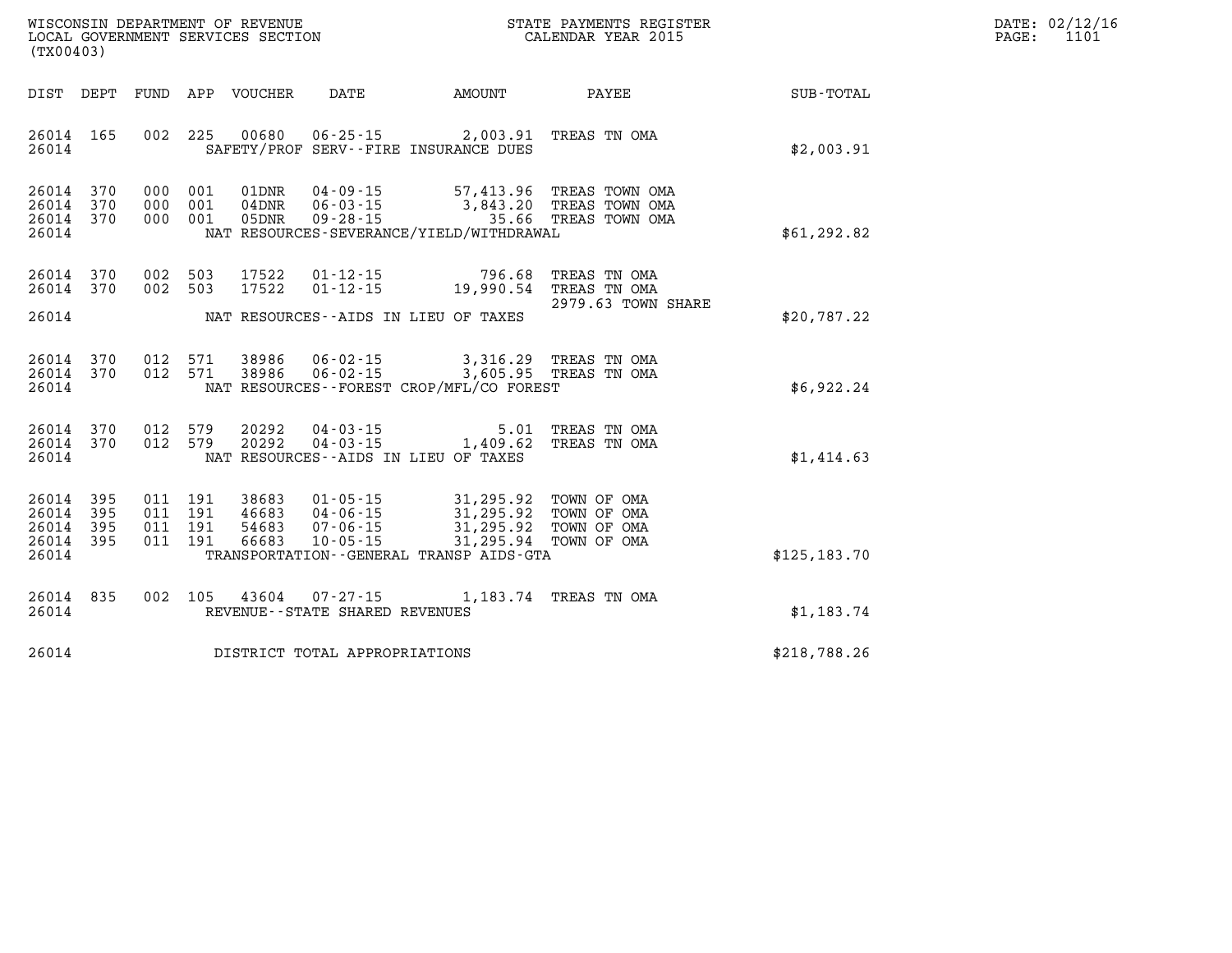| (TX00403)                                         |            |                          |                          |                                  | WISCONSIN DEPARTMENT OF REVENUE<br>LOCAL GOVERNMENT SERVICES SECTION |                                                                                                                                                              | STATE PAYMENTS REGISTER<br>CALENDAR YEAR 2015 |             | DATE: 02/12/16<br>PAGE:<br>1102 |
|---------------------------------------------------|------------|--------------------------|--------------------------|----------------------------------|----------------------------------------------------------------------|--------------------------------------------------------------------------------------------------------------------------------------------------------------|-----------------------------------------------|-------------|---------------------------------|
| DIST DEPT                                         |            |                          |                          | FUND APP VOUCHER                 | DATE                                                                 | AMOUNT                                                                                                                                                       | PAYEE                                         | SUB-TOTAL   |                                 |
| 26016 165<br>26016                                |            |                          |                          |                                  |                                                                      | 002 225 00681 06-25-15 389.09<br>SAFETY/PROF SERV--FIRE INSURANCE DUES                                                                                       | TREAS TN PENCE                                | \$389.09    |                                 |
| 26016 370                                         |            | 002 503                  |                          |                                  |                                                                      | 17523  01-12-15  3,532.56  TREAS TN PENCE                                                                                                                    | 213.39 TOWN SHARE                             |             |                                 |
| 26016                                             |            |                          |                          |                                  |                                                                      | NAT RESOURCES--AIDS IN LIEU OF TAXES                                                                                                                         |                                               | \$3,532.56  |                                 |
| 26016 370<br>26016 370<br>26016                   |            | 012<br>012               | 571<br>571               | 38987<br>38987                   |                                                                      | 06-02-15 330.45 TREAS TN PENCE<br>06-02-15 4,055.85 TREAS TN PENCE<br>NAT RESOURCES - - FOREST CROP/MFL/CO FOREST                                            |                                               | \$4,386.30  |                                 |
| 26016<br>26016<br>26016 395<br>26016 395<br>26016 | 395<br>395 | 011<br>011<br>011<br>011 | 191<br>191<br>191<br>191 | 38684<br>46684<br>54684<br>66684 | 04-06-15<br>07-06-15<br>$10 - 05 - 15$                               | 01-05-15 12,022.92 TOWN OF PENCE<br>12,022.92 TOWN OF PENCE<br>12,022.92 TOWN OF PENCE<br>12,022.92 TOWN OF PENCE<br>TRANSPORTATION--GENERAL TRANSP AIDS-GTA |                                               | \$48,091.68 |                                 |
| 26016 835<br>26016                                |            |                          | 002 105                  |                                  | 43605 07-27-15<br>REVENUE--STATE SHARED REVENUES                     |                                                                                                                                                              | 6,616.11 TREAS TN PENCE                       | \$6,616.11  |                                 |
| 26016 835<br>26016                                |            |                          |                          |                                  | REVENUE--EXEMPT COMPUTER AID                                         | 002 109 02639 07-27-15 2.00 TREAS TN PENCE                                                                                                                   |                                               | \$2.00      |                                 |
| 26016                                             |            |                          |                          |                                  | DISTRICT TOTAL APPROPRIATIONS                                        |                                                                                                                                                              |                                               | \$63,017.74 |                                 |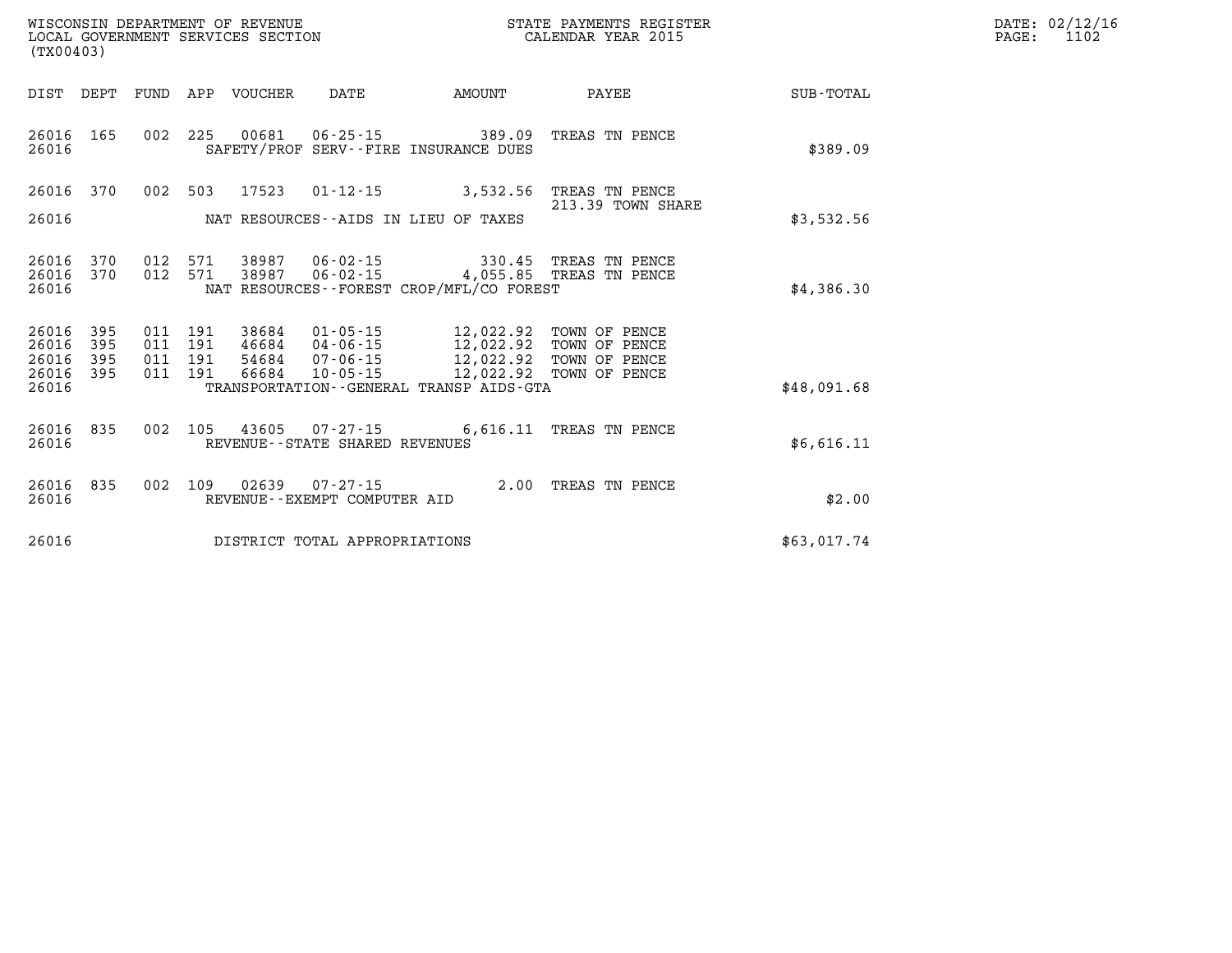| (TX00403)                                |            |                                          | WISCONSIN DEPARTMENT OF REVENUE<br>LOCAL GOVERNMENT SERVICES SECTION |                                   |                                                                                                                                                                                     | STATE PAYMENTS REGISTER<br>CALENDAR YEAR 2015    |              | DATE: 02/12/16<br>1103<br>$\mathtt{PAGE}$ : |
|------------------------------------------|------------|------------------------------------------|----------------------------------------------------------------------|-----------------------------------|-------------------------------------------------------------------------------------------------------------------------------------------------------------------------------------|--------------------------------------------------|--------------|---------------------------------------------|
|                                          |            |                                          | DIST DEPT FUND APP VOUCHER                                           | DATE                              | AMOUNT                                                                                                                                                                              | <b>PAYEE</b>                                     | SUB-TOTAL    |                                             |
| 26018                                    | 26018 165  |                                          |                                                                      |                                   | 002 225 00682 06-25-15 534.48 TREAS TN SAXON<br>SAFETY/PROF SERV--FIRE INSURANCE DUES                                                                                               |                                                  | \$534.48     |                                             |
| 26018                                    | 26018 370  |                                          |                                                                      |                                   | NAT RESOURCES-SEVERANCE/YIELD/WITHDRAWAL                                                                                                                                            | 000 001 05DNR 09-28-15 1,250.33 TREAS TOWN SAXON | \$1,250.33   |                                             |
|                                          |            |                                          |                                                                      |                                   | 26018 370 002 503 17524 01-12-15 23,124.82 TREAS TN SAXON                                                                                                                           | 5412.55 TOWN SHARE                               |              |                                             |
| 26018                                    |            |                                          |                                                                      |                                   | NAT RESOURCES--AIDS IN LIEU OF TAXES                                                                                                                                                |                                                  | \$23,124.82  |                                             |
| 26018                                    | 26018 370  |                                          |                                                                      |                                   | 26018 370 012 571 38988 06-02-15 3,856.88 TREAS TN SAXON<br>012 571 38988 06-02-15 1,263.24 TREAS TN SAXON<br>NAT RESOURCES - - FOREST CROP/MFL/CO FOREST                           |                                                  | \$5,120.12   |                                             |
| 26018 395<br>26018<br>26018<br>26018 395 | 395<br>395 | 011 191<br>011 191<br>011 191<br>011 191 |                                                                      |                                   | 38685  01-05-15  21,342.88  TOWN OF SAXON<br>46685 04-06-15 21,342.88 TOWN OF SAXON<br>54685   07-06-15   21,342.88   TOWN OF SAXON<br>66685   10-05-15   21,342.90   TOWN OF SAXON |                                                  |              |                                             |
| 26018                                    |            |                                          |                                                                      |                                   | TRANSPORTATION--GENERAL TRANSP AIDS-GTA                                                                                                                                             |                                                  | \$85,371.54  |                                             |
| 26018                                    | 26018 505  |                                          |                                                                      | DOA--HOUSING ASSISTANCE GRANTS    | 002 743 05111 01-26-15 12,000.00 TREAS TN SAXON                                                                                                                                     |                                                  | \$12,000.00  |                                             |
| 26018                                    | 26018 835  |                                          |                                                                      | REVENUE - - STATE SHARED REVENUES | 002 105 43606 07-27-15 7,635.67 TREAS TN SAXON                                                                                                                                      |                                                  | \$7,635.67   |                                             |
| 26018                                    |            |                                          |                                                                      | DISTRICT TOTAL APPROPRIATIONS     |                                                                                                                                                                                     |                                                  | \$135,036.96 |                                             |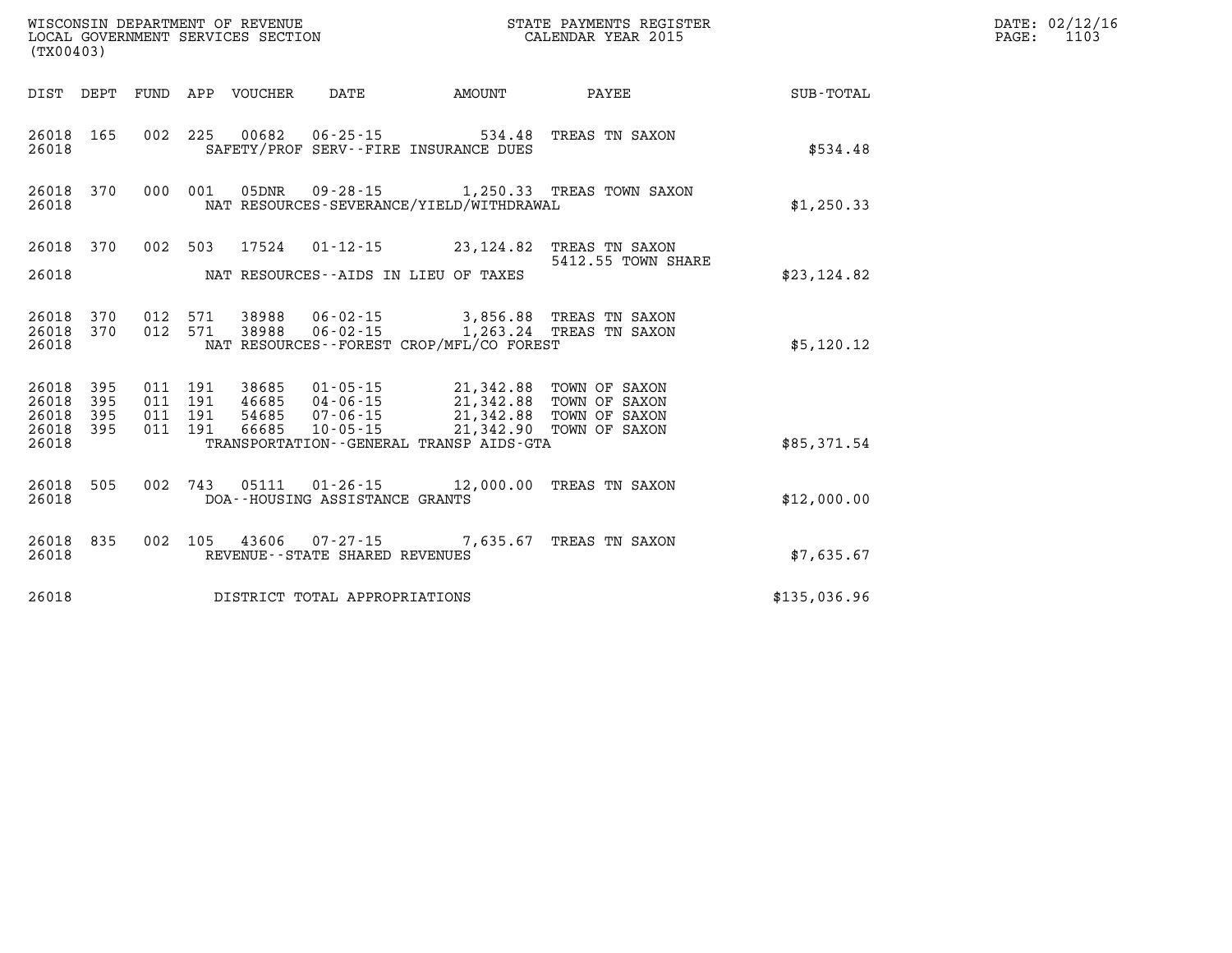| (TX00403)                                                                |                                        |                                                                           |         |                |                                                |                                          |                                                                                                                                                                                                                                          |              | DATE: 02/12/16<br>$\mathtt{PAGE:}$<br>1104 |
|--------------------------------------------------------------------------|----------------------------------------|---------------------------------------------------------------------------|---------|----------------|------------------------------------------------|------------------------------------------|------------------------------------------------------------------------------------------------------------------------------------------------------------------------------------------------------------------------------------------|--------------|--------------------------------------------|
|                                                                          |                                        |                                                                           |         |                |                                                | DIST DEPT FUND APP VOUCHER DATE AMOUNT   | <b>PAYEE</b>                                                                                                                                                                                                                             | SUB-TOTAL    |                                            |
| 26020 165<br>26020                                                       |                                        | 002 225                                                                   |         | 00683          |                                                | SAFETY/PROF SERV--FIRE INSURANCE DUES    | 06-25-15 2,963.06 TREAS TN SHERMAN                                                                                                                                                                                                       | \$2,963.06   |                                            |
| 26020                                                                    | 26020 370                              |                                                                           | 000 001 |                |                                                | NAT RESOURCES-SEVERANCE/YIELD/WITHDRAWAL | 05DNR  09-28-15  2,406.80 TREAS TOWN SHERMAN                                                                                                                                                                                             | \$2,406.80   |                                            |
| 26020 370<br>26020 370<br>26020                                          |                                        | 002 503<br>002 503                                                        |         | 17525<br>18098 |                                                | NAT RESOURCES - AIDS IN LIEU OF TAXES    | 01-12-15 157,823.46 TREAS TN SHERMAN<br>01-30-15 157,728.84 TREAS TN SHERMAN                                                                                                                                                             | \$315,552.30 |                                            |
| 26020                                                                    | 26020 370                              |                                                                           |         |                |                                                | NAT RESOURCES--FOREST CROP/MFL/CO FOREST | 012 571 38989 06-02-15 1,850.44 TREAS TN SHERMAN                                                                                                                                                                                         | \$1,850.44   |                                            |
| 26020<br>26020<br>26020<br>26020<br>26020<br>26020<br>26020 370<br>26020 | 370<br>370<br>370<br>370<br>370<br>370 | 012 579<br>012 579<br>012 579<br>012 579<br>012 579<br>012 579<br>012 579 |         |                |                                                | NAT RESOURCES--AIDS IN LIEU OF TAXES     | 20293 04-03-15 4,330.71 TREAS TN SHERMAN<br>20293 04-03-15 7,917.91 TREAS TN SHERMAN<br>20293 04-03-15 3.20 TREAS TN SHERMAN<br>20293 04-03-15 7,712.38 TREAS TN SHERMAN<br>20293 04-03-15 8,749.76 TREAS TN SHERMAN<br>20293 04-03-15 2 | \$29,013.99  |                                            |
| 26020 395<br>26020<br>26020<br>26020 395<br>26020                        | 395<br>395                             | 011 191<br>011 191<br>011 191<br>011 191                                  |         |                |                                                | TRANSPORTATION--GENERAL TRANSP AIDS-GTA  | 38686 01-05-15 24,563.31 TOWN OF SHERMAN<br>46686 04-06-15 24,563.31 TOWN OF SHERMAN<br>54686 07-06-15 24,563.31 TOWN OF SHERMAN<br>56686 10-05-15 24,563.31 TOWN OF SHERMAN                                                             | \$98, 253.24 |                                            |
| 26020 835<br>26020                                                       |                                        | 002 105                                                                   |         |                | REVENUE - - STATE SHARED REVENUES              |                                          | 43607 07-27-15 1,247.54 TREAS TN SHERMAN                                                                                                                                                                                                 | \$1,247.54   |                                            |
| 26020 835<br>26020                                                       |                                        | 002 109                                                                   |         |                | 02640 07-27-15<br>REVENUE--EXEMPT COMPUTER AID |                                          | 6.00 TREAS TN SHERMAN                                                                                                                                                                                                                    | \$6.00       |                                            |
| 26020 835<br>26020                                                       |                                        |                                                                           |         | 002 501 00002  | $02 - 02 - 15$                                 | DOA-PAYMENT FOR MUNICIPAL SERVICES AID   | 49.58 TREAS TN SHERMAN                                                                                                                                                                                                                   | \$49.58      |                                            |
| 26020                                                                    |                                        |                                                                           |         |                | DISTRICT TOTAL APPROPRIATIONS                  |                                          |                                                                                                                                                                                                                                          | \$451,342.95 |                                            |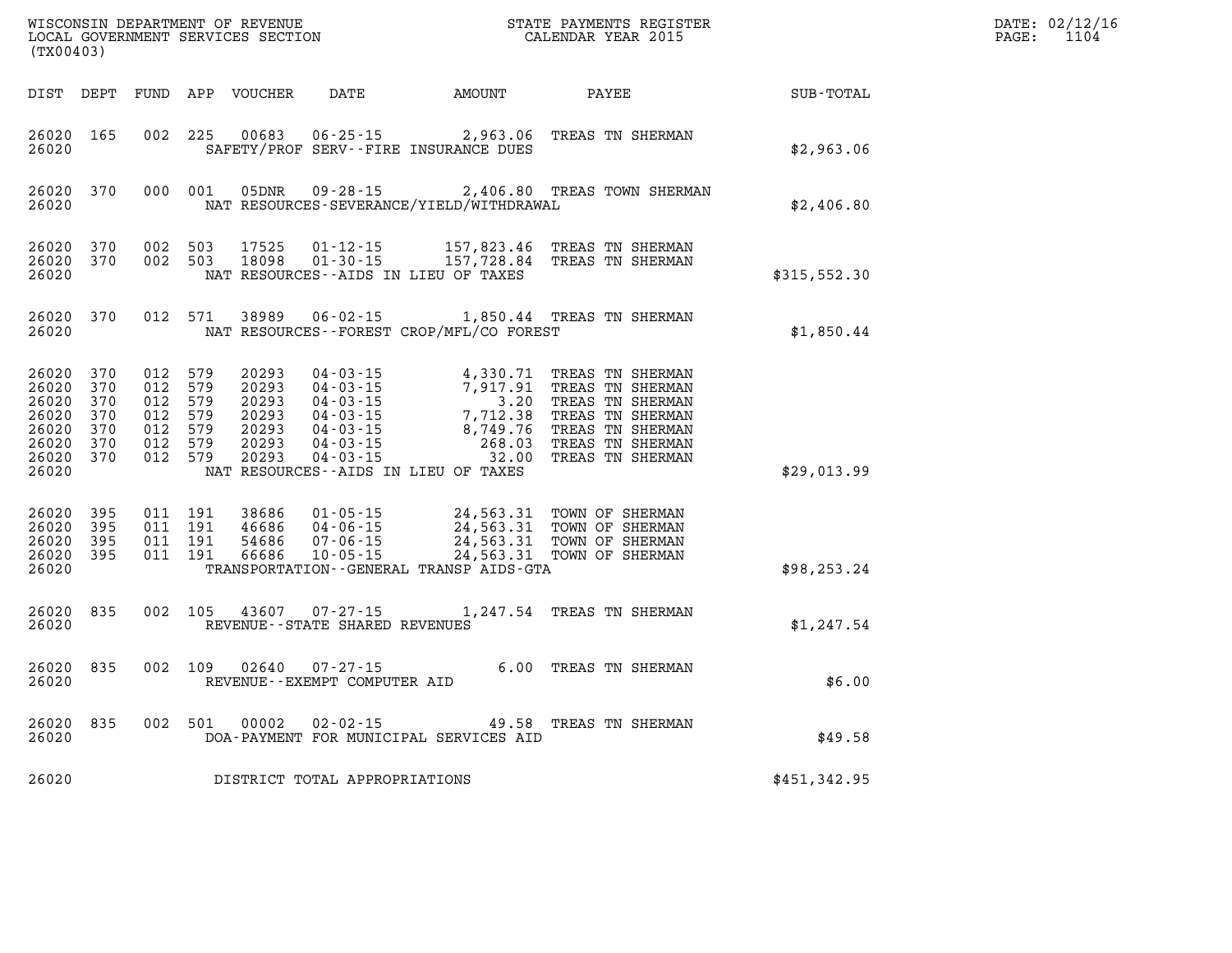| (TX00403)                                 |                            |                                          | WISCONSIN DEPARTMENT OF REVENUE<br>LOCAL GOVERNMENT SERVICES SECTION | STATE PAYMENTS REGISTER<br>CALENDAR YEAR 2015            |                                                                  | DATE: 02/12/16<br>1105<br>PAGE:                                                                              |               |  |
|-------------------------------------------|----------------------------|------------------------------------------|----------------------------------------------------------------------|----------------------------------------------------------|------------------------------------------------------------------|--------------------------------------------------------------------------------------------------------------|---------------|--|
|                                           |                            |                                          | DIST DEPT FUND APP VOUCHER                                           | DATE                                                     | <b>AMOUNT</b>                                                    | PAYEE                                                                                                        | SUB-TOTAL     |  |
| 26236 165<br>26236                        |                            | 002 225                                  | 00684                                                                |                                                          | $06 - 25 - 15$ 2,420.73<br>SAFETY/PROF SERV--FIRE INSURANCE DUES | TREAS CITY HURLEY                                                                                            | \$2,420.73    |  |
| 26236 370<br>26236                        |                            | 012 587                                  |                                                                      | NAT RESOURCES--URBAN FORESTRY GRANTS                     | 02005 03-13-15 4,108.18                                          | TREAS CITY HURLEY                                                                                            | \$4,108.18    |  |
| 26236<br>26236<br>26236<br>26236<br>26236 | 395<br>395<br>395<br>- 395 | 011 191<br>011 191<br>011 191<br>011 191 | 38687<br>46687<br>54687<br>66687                                     | $01 - 05 - 15$<br>04-06-15<br>07-06-15<br>$10 - 05 - 15$ | TRANSPORTATION - - GENERAL TRANSP AIDS - GTA                     | 44,528.69 CITY OF HURLEY<br>44,528.69 CITY OF HURLEY<br>44,528.69 CITY OF HURLEY<br>44,528.71 CITY OF HURLEY | \$178, 114.78 |  |
| 26236 455<br>26236                        |                            |                                          | 002 231 14                                                           | JUSTICE - - LAW ENFORCEMENT TRAINING                     |                                                                  | 04-08-15 960.00 TREAS CITY HURLEY                                                                            | \$960.00      |  |
| 26236 835<br>26236                        |                            |                                          |                                                                      | REVENUE--STATE SHARED REVENUES                           |                                                                  | 002 105 43608 07-27-15 137,694.40 TREAS CITY HURLEY                                                          | \$137,694.40  |  |
| 26236<br>26236 835<br>26236               | 835                        | 002 109<br>002 109                       | 02641<br>05142                                                       | 07-27-15<br>REVENUE--EXEMPT COMPUTER AID                 |                                                                  | 07-27-15 2.00 TREAS CITY HURLEY<br>105.00 TREAS CITY HURLEY                                                  | \$107.00      |  |
| 26236 835<br>26236 835<br>26236           |                            | 002 302<br>002 302                       | 10036<br>11036                                                       | $07 - 27 - 15$<br>$07 - 27 - 15$                         | REVENUE-FIRST DOLLAR/SCHOOL LEVY CREDITS                         | 83,548.53 TREAS CITY HURLEY<br>83,548.53 TREAS CITY HURLEY<br>51,117.89 TREAS CITY HURLEY                    | \$134,666.42  |  |
| 26236<br>26236                            | 835                        | 002 501                                  | 00002                                                                | $02 - 02 - 15$                                           | DOA-PAYMENT FOR MUNICIPAL SERVICES AID                           | 4,095.28 TREAS CITY HURLEY                                                                                   | \$4,095.28    |  |
| 26236<br>26236                            | 835                        | 021 363                                  | 37175                                                                | $03 - 23 - 15$<br>REVENUE--LOTTERY CREDIT -              |                                                                  | 44,199.51 TREAS CITY HURLEY                                                                                  | \$44,199.51   |  |
| 26236                                     |                            |                                          |                                                                      | DISTRICT TOTAL APPROPRIATIONS                            |                                                                  |                                                                                                              | \$506,366.30  |  |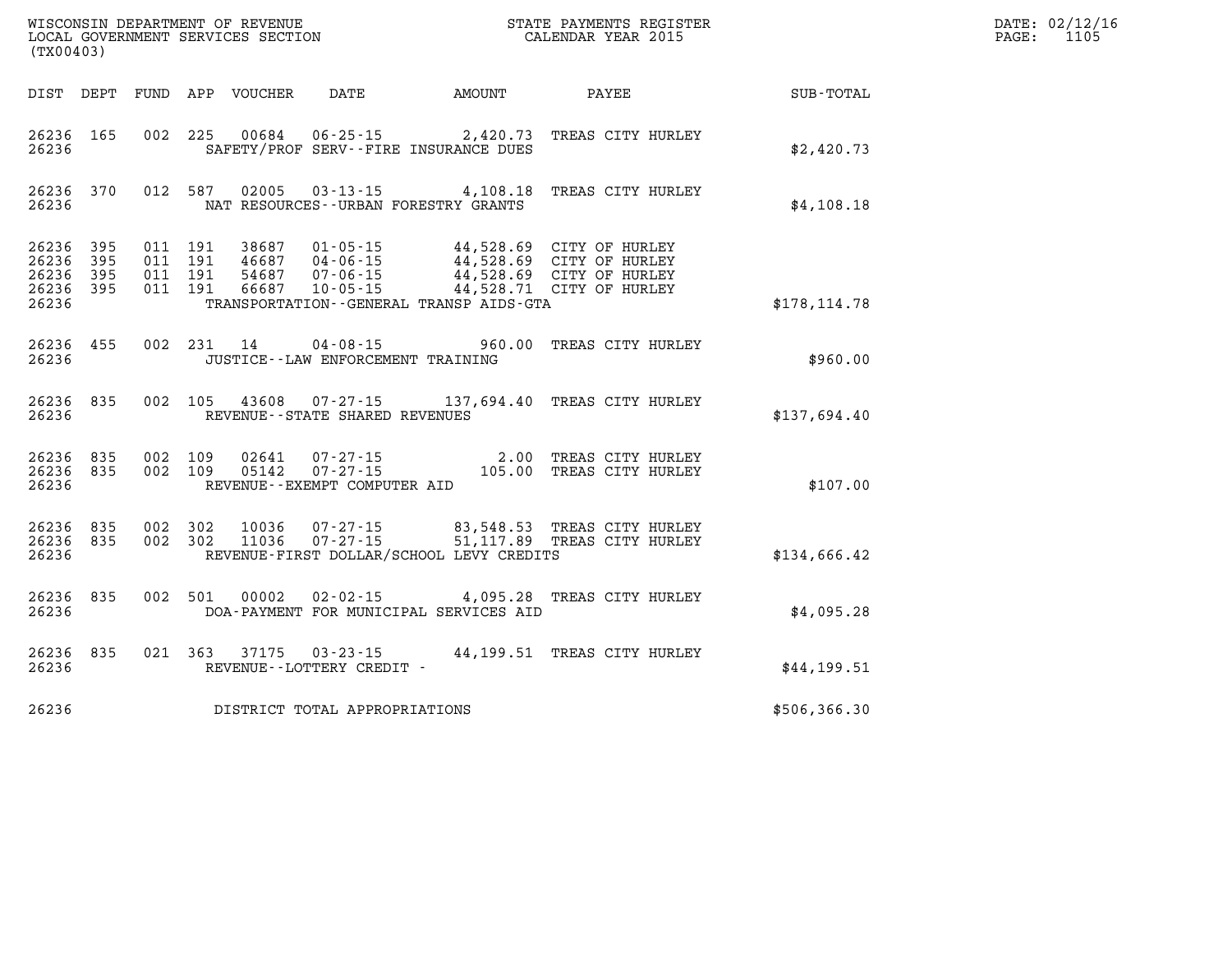| (TX00403)                                          |                                 |                                 |                                 | WISCONSIN DEPARTMENT OF REVENUE<br>LOCAL GOVERNMENT SERVICES SECTION |                                                                                                                          |                                                                                             | STATE PAYMENTS REGISTER<br>CALENDAR YEAR 2015                                                                   |                  |
|----------------------------------------------------|---------------------------------|---------------------------------|---------------------------------|----------------------------------------------------------------------|--------------------------------------------------------------------------------------------------------------------------|---------------------------------------------------------------------------------------------|-----------------------------------------------------------------------------------------------------------------|------------------|
| DIST                                               | DEPT                            | FUND                            | APP                             | <b>VOUCHER</b>                                                       | DATE                                                                                                                     | AMOUNT                                                                                      | PAYEE                                                                                                           | <b>SUB-TOTAL</b> |
| 26251<br>26251                                     | 165                             | 002                             | 225                             | 00685                                                                | $06 - 25 - 15$                                                                                                           | 1,219.66<br>SAFETY/PROF SERV--FIRE INSURANCE DUES                                           | TREAS CITY MONTREAL                                                                                             | \$1,219.66       |
| 26251<br>26251                                     | 370                             | 012                             | 583                             | 02323                                                                | $04 - 14 - 15$                                                                                                           | 1,589.23<br>NAT RESOURCES - - RECREATION RESOURCE - FED                                     | TREAS CITY MONTREAL                                                                                             | \$1,589.23       |
| 26251<br>26251<br>26251<br>26251<br>26251          | 395<br>395<br>395<br>395        | 011<br>011<br>011<br>011        | 191<br>191<br>191<br>191        | 38688<br>46688<br>54688<br>66688                                     | $01 - 05 - 15$<br>$04 - 06 - 15$<br>$07 - 06 - 15$<br>$10 - 05 - 15$                                                     | 11,609.09<br>11,609.09<br>11,609.09<br>11,609.09<br>TRANSPORTATION--GENERAL TRANSP AIDS-GTA | CITY OF MONTREAL<br>CITY OF MONTREAL<br>CITY OF MONTREAL<br>CITY OF MONTREAL                                    | \$46,436.36      |
| 26251<br>26251<br>26251<br>26251<br>26251<br>26251 | 505<br>505<br>505<br>505<br>505 | 002<br>002<br>002<br>002<br>002 | 743<br>743<br>743<br>743<br>743 | 05193<br>05887<br>06868<br>07842<br>08295                            | $01 - 29 - 15$<br>$03 - 27 - 15$<br>$04 - 02 - 15$<br>$05 - 07 - 15$<br>$05 - 27 - 15$<br>DOA--HOUSING ASSISTANCE GRANTS | 15,045.00<br>59,252.00<br>6,232.00<br>28,436.00<br>39,316.00                                | TREAS CITY MONTREAL<br>TREAS CITY MONTREAL<br>TREAS CITY MONTREAL<br>TREAS CITY MONTREAL<br>TREAS CITY MONTREAL | \$148, 281.00    |
| 26251<br>26251                                     | 835                             | 002                             | 105                             | 43609                                                                | $07 - 27 - 15$<br>REVENUE - - STATE SHARED REVENUES                                                                      | 37,742.66                                                                                   | TREAS CITY MONTREAL                                                                                             | \$37,742.66      |
| 26251<br>26251                                     | 835                             | 002                             | 109                             | 02642                                                                | $07 - 27 - 15$<br>REVENUE - - EXEMPT COMPUTER AID                                                                        | 78.00                                                                                       | TREAS CITY MONTREAL                                                                                             | \$78.00          |
| 26251                                              |                                 |                                 |                                 |                                                                      | DISTRICT TOTAL APPROPRIATIONS                                                                                            |                                                                                             |                                                                                                                 | \$235,346.91     |

**DATE: 02/12/16<br>PAGE: 1106**